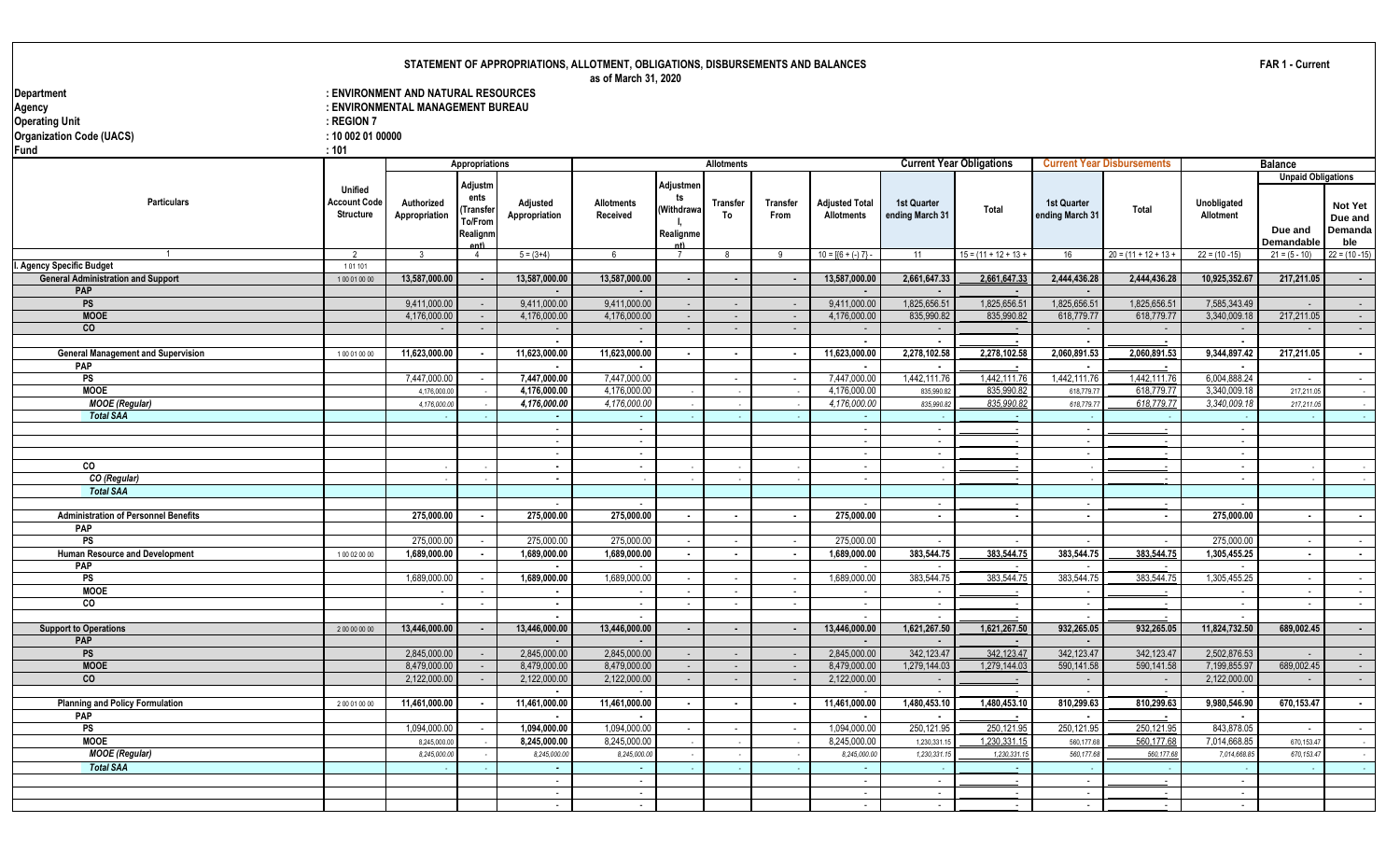|                                                                        |                                                    |                             | Appropriations                                     |                           |                                    |                                            | <b>Allotments</b>        |                  |                                              |                                | <b>Current Year Obligations</b> |                                | <b>Current Year Disbursements</b> |                              | <b>Balance</b>            |                                      |
|------------------------------------------------------------------------|----------------------------------------------------|-----------------------------|----------------------------------------------------|---------------------------|------------------------------------|--------------------------------------------|--------------------------|------------------|----------------------------------------------|--------------------------------|---------------------------------|--------------------------------|-----------------------------------|------------------------------|---------------------------|--------------------------------------|
|                                                                        |                                                    |                             |                                                    |                           |                                    |                                            |                          |                  |                                              |                                |                                 |                                |                                   |                              | <b>Unpaid Obligations</b> |                                      |
| <b>Particulars</b>                                                     | Unified<br><b>Account Code</b><br><b>Structure</b> | Authorized<br>Appropriation | Adjustm<br>ents<br>Transfeı<br>To/From<br>Realignm | Adjusted<br>Appropriation | <b>Allotments</b><br>Received      | Adjustmen<br>ts<br>(Withdrawa<br>Realignme | <b>Transfer</b><br>To    | Transfer<br>From | <b>Adjusted Total</b><br><b>Allotments</b>   | 1st Quarter<br>ending March 31 | Total                           | 1st Quarter<br>ending March 31 | Total                             | Unobligated<br>Allotment     | Due and                   | <b>Not Yet</b><br>Due and<br>Demanda |
|                                                                        |                                                    |                             | Ant)                                               |                           |                                    |                                            |                          |                  |                                              |                                |                                 |                                |                                   |                              | Demandable                | ble                                  |
| $\overline{1}$                                                         | $\overline{2}$                                     | 3                           | $\overline{4}$                                     | $5 = (3+4)$               | 6                                  | $\overline{7}$                             | 8                        | -9               | $10 = \left[\left\{6 + (-) 7\right\}\right]$ | 11                             | $15 = (11 + 12 + 13 +$          | 16                             | $20 = (11 + 12 + 13 +$            | $22 = (10 - 15)$             | $21 = (5 - 10)$           | $22 = (10 - 15)$                     |
| CO                                                                     |                                                    | 2,122,000.00                |                                                    | 2,122,000.00              | 2,122,000.00                       |                                            |                          |                  | 2,122,000.00                                 |                                |                                 |                                |                                   | 2,122,000.00                 |                           |                                      |
| CO (Regular)                                                           |                                                    | 2,122,000.0                 |                                                    | 2,122,000.00              | 2,122,000.00                       |                                            |                          |                  | 2,122,000.00                                 |                                |                                 |                                |                                   | 2,122,000.00                 |                           |                                      |
| <b>Total SAA</b>                                                       |                                                    |                             |                                                    |                           |                                    |                                            |                          |                  |                                              |                                |                                 |                                |                                   |                              |                           |                                      |
|                                                                        |                                                    |                             |                                                    |                           | $\sim$<br>$\sim$                   |                                            |                          |                  |                                              |                                |                                 | $\sim$<br>$\sim$               |                                   | $\sim$<br>$\sim$             |                           |                                      |
|                                                                        |                                                    |                             |                                                    |                           | $\sim$                             |                                            |                          |                  |                                              |                                |                                 |                                |                                   | $\sim$                       |                           |                                      |
|                                                                        |                                                    |                             |                                                    |                           |                                    |                                            |                          |                  |                                              |                                |                                 |                                |                                   | $\sim$                       |                           |                                      |
| Legal Service and Provision of Secretariat Services to the Pollution A | 200020000                                          | 1,985,000.00                | $\sim$                                             | 1,985,000.00              | 1,985,000.00                       | $\blacksquare$                             | $\sim$                   |                  | 1,985,000.00                                 | 140,814.40                     | 140,814.40                      | 121,965.42                     | 121,965.42                        | 1,844,185.60                 | 18,848.98                 | $\sim$                               |
| PAP                                                                    |                                                    |                             |                                                    |                           |                                    |                                            |                          |                  |                                              |                                |                                 |                                |                                   |                              |                           |                                      |
| <b>PS</b>                                                              |                                                    | 1,751,000.00                |                                                    | 1,751,000.00              | 1,751,000.00                       |                                            |                          |                  | 1,751,000.00                                 | 92,001.52                      | 92,001.52                       | 92,001.52                      | 92,001.52                         | 1,658,998.48                 |                           | $\sim$                               |
| <b>MOOE</b>                                                            |                                                    | 234,000.0                   |                                                    | 234,000.00                | 234,000.00                         |                                            |                          |                  | 234,000.00                                   | 48,812.88                      | 48,812.88                       | 29,963.90                      | 29,963.90                         | 185,187.12                   | 18,848.98                 |                                      |
| <b>MOOE</b> (Regular)                                                  |                                                    | 234,000.0                   |                                                    | 234,000.00                | 234,000.00                         |                                            |                          |                  | 234,000.00                                   | 48,812.8                       | 48.812.88                       | 29,963.90                      | 29.963.90                         | 185, 187. 12                 | 18,848.98                 |                                      |
| <b>Total SAA</b>                                                       |                                                    |                             |                                                    |                           |                                    |                                            |                          |                  |                                              |                                |                                 |                                |                                   |                              |                           |                                      |
|                                                                        |                                                    |                             |                                                    |                           | $\sim$                             |                                            |                          |                  |                                              |                                |                                 | $\sim$                         |                                   | $\sim$                       |                           |                                      |
|                                                                        |                                                    |                             |                                                    |                           | $\sim$<br>$\overline{\phantom{a}}$ |                                            |                          |                  |                                              |                                |                                 | $\sim$                         |                                   | $\sim$                       |                           |                                      |
| <b>Operations</b>                                                      | 3 00 00 00 00                                      | 70,435,000.00               |                                                    | 70,435,000.00             | 70,435,000.00                      |                                            |                          | 300,000.00       | 70,735,000.00                                | 13,815,353.74                  | 13,815,353.74                   | 12,915,227.31                  | 12,915,227.31                     | $\sim$<br>56,919,646.26      | 900,126.43                | $\sim$                               |
| <b>PAP</b>                                                             |                                                    |                             |                                                    |                           |                                    |                                            |                          |                  |                                              |                                |                                 |                                |                                   |                              |                           |                                      |
| <b>PS</b>                                                              |                                                    | 39,343,000.00               |                                                    | 39,343,000.00             | 39,343,000.00                      |                                            | $\sim$                   |                  | 39,343,000.00                                | 8,192,410.39                   | 8,192,410.39                    | 8,172,410.39                   | 8,172,410.39                      | 31,150,589.6                 | 20.000.00                 | $\sim$ $-$                           |
| <b>MOOE</b>                                                            |                                                    | 29,092,000.00               |                                                    | 29,092,000.00             | 29,092,000.00                      | $\sim$                                     | $\sim$                   | 300,000.00       | 29,392,000.00                                | 5,622,943.35                   | 5,622,943.35                    | 4,742,816.92                   | 4,742,816.92                      | 23,769,056.65                | 880,126.43                | $\sim 10$                            |
| <b>CO</b>                                                              |                                                    | 2,000,000.00                |                                                    | 2,000,000.00              | 2,000,000.00                       |                                            | $\sim$                   |                  | 2,000,000.00                                 |                                |                                 |                                | $\sim$                            | 2,000,000.00                 |                           | $\sim$                               |
|                                                                        |                                                    |                             |                                                    |                           |                                    |                                            |                          |                  |                                              |                                |                                 |                                |                                   |                              |                           |                                      |
| <b>Clean and Healthy Environment Sustained</b>                         | 3 10 00 00 00                                      | 70,435,000.00               |                                                    | 70,435,000.00             | 70,435,000.00                      |                                            |                          | 300,000.00       | 70,735,000.00                                | 13,815,353.74                  | 13,815,353.74                   | 12,915,227.31                  | 12,915,227.31                     | 56,919,646.26                | 900,126.43                | $\sim$                               |
| PAP                                                                    |                                                    |                             |                                                    |                           |                                    |                                            |                          |                  |                                              |                                |                                 |                                |                                   |                              |                           |                                      |
| <b>PS</b>                                                              |                                                    | 39,343,000.00               |                                                    | 39,343,000.00             | 39,343,000.00                      |                                            |                          |                  | 39,343,000.00                                | 8,192,410.39                   | 8,192,410.39                    | 8,172,410.39                   | 8,172,410.39                      | 31,150,589.6                 | 20,000.00                 | $\sim$                               |
| <b>MOOE</b>                                                            |                                                    | 29,092,000.00               |                                                    | 29,092,000.00             | 29,092,000.00                      | $\sim$                                     | $\sim$                   | 300,000.00       | 29,392,000.00                                | 5,622,943.35                   | 5,622,943.35                    | 4,742,816.92                   | 4,742,816.92                      | 23,769,056.65                | 880,126.43                | $\sim$ $-$                           |
| co                                                                     |                                                    | 2,000,000.00                |                                                    | 2,000,000.00              | 2,000,000.00                       |                                            | $\sim$                   |                  | 2,000,000.00                                 |                                |                                 |                                | $\sim$                            | 2,000,000.00                 |                           | $\sim$                               |
|                                                                        |                                                    |                             |                                                    |                           |                                    |                                            |                          |                  |                                              |                                |                                 |                                |                                   |                              |                           |                                      |
| <b>Environmental Assessement and Protection Program</b><br>PAP         | 3 10 00 00 00                                      | 13,769,000.00               |                                                    | 13,769,000.00             | 13,769,000.00                      |                                            |                          | 300,000.00       | 14,069,000.00                                | 2,925,323.89                   | 2,925,323.89                    | 2,639,500.47                   | 2,639,500.47                      | 11,143,676.1                 | 285,823.42                | $\sim$ $-$                           |
| <b>PS</b>                                                              |                                                    | 10,529,000.00               |                                                    | 10,529,000.00             | 10,529,000.00                      |                                            | $\sim$                   |                  | 10,529,000.00                                | 2,322,508.21                   | 2,322,508.21                    | 2,302,508.21                   | 2,302,508.21                      | 8,206,491.79                 | 20,000.00                 | $\sim$                               |
| <b>MOOE</b>                                                            |                                                    | 3,240,000.00                |                                                    | 3,240,000.00              | 3,240,000.00                       | $\sim$                                     | $\sim$                   | 300,000.00       | 3,540,000.00                                 | 602,815.68                     | 602,815.68                      | 336,992.26                     | 336,992.26                        | 2,937,184.32                 | 265,823.42                | $\sim 10$                            |
| <b>CO</b>                                                              |                                                    |                             |                                                    |                           | $\sim$                             |                                            | $\sim$                   |                  |                                              |                                |                                 |                                | $\sim$                            | $\sim$                       |                           | $\sim$                               |
|                                                                        |                                                    |                             |                                                    | $\blacksquare$            |                                    |                                            |                          |                  |                                              |                                |                                 |                                |                                   | $\sim$                       |                           |                                      |
| <b>Pollution Research and Laborator Services</b>                       | 301010000                                          | 3,877,000.00                |                                                    | 3,877,000.00              | 3,877,000.00                       |                                            | $\overline{\phantom{a}}$ |                  | 3,877,000.00                                 | 664,412.75                     | 664,412.75                      | 488,225.75                     | 488,225.75                        | 3,212,587.25                 | 176,187.00                | $\sim$                               |
| PAP                                                                    |                                                    |                             |                                                    |                           |                                    |                                            |                          |                  |                                              |                                |                                 |                                |                                   |                              |                           |                                      |
| PS                                                                     |                                                    | 2,202,000.00                |                                                    | 2,202,000.00              | 2,202,000.00                       |                                            |                          |                  | 2,202,000.00                                 | 456,245.75                     | 456,245.75                      | 456,245.75                     | 456,245.75                        | 1,745,754.25                 |                           | $\sim$                               |
| <b>MOOE</b>                                                            |                                                    | 1,675,000.00                |                                                    | 1,675,000.00              | 1,675,000.00                       |                                            |                          |                  | 1,675,000.00                                 | 208,167.00                     | 208,167.00                      | 31,980.00                      | 31,980.00                         | 1,466,833.00                 | 176,187.00                |                                      |
| <b>MOOE</b> (Regular)                                                  |                                                    | 1,675,000.00                |                                                    | 1,675,000.00              | 1,675,000.00                       |                                            |                          |                  | 1,675,000.00                                 | 208,167.00                     | 208,167.00                      | 31,980.00                      | 31,980.00                         | 1,466,833.00                 | 176, 187.00               |                                      |
| <b>Total SAA</b>                                                       |                                                    |                             |                                                    | $\sim$                    | $\sim$                             |                                            |                          |                  |                                              |                                |                                 |                                |                                   |                              |                           |                                      |
|                                                                        |                                                    |                             |                                                    | $\sim$                    | $\sim$                             |                                            |                          |                  |                                              |                                |                                 | $\sim$                         | $\sim$                            | $\sim$                       |                           |                                      |
|                                                                        |                                                    |                             |                                                    |                           | $\bullet$                          |                                            |                          |                  |                                              |                                |                                 |                                |                                   |                              |                           |                                      |
| <b>Environmental Education and Information</b>                         | 3 01 02 00 00                                      | 826,000.00                  | $\sim$                                             | 826,000.00                | 826,000.00                         |                                            | $\sim$                   | 300,000.00       | 1,126,000.00                                 | 166,581.88                     | 166,581.88                      | 141,606.88                     | 141,606.88                        | 959,418.12                   | 24,975.00                 |                                      |
| <b>PAP</b><br>PS                                                       |                                                    | 476,000.00                  |                                                    | $\sim$<br>476,000.00      | $\blacksquare$<br>476,000.00       |                                            |                          |                  | $\blacksquare$<br>476,000.00                 | 111,352.38                     | 111,352.38                      | $\blacksquare$<br>111,352.38   | $\sim$<br>111,352.38              | $\blacksquare$<br>364,647.62 |                           | $\sim$                               |
| <b>MOOE</b>                                                            |                                                    | 350,000.00                  |                                                    | 350,000.00                | 350,000.00                         |                                            |                          | 300,000.00       | 650,000.00                                   | 55,229.50                      | 55,229.50                       | 30,254.50                      | 30,254.50                         | 594,770.50                   | 24,975.00                 |                                      |
| <b>MOOE (Regular)</b>                                                  |                                                    | 350,000.00                  |                                                    | 350,000.00                | 350,000.00                         |                                            |                          | 300,000.00       | 650,000.00                                   | 55,229.50                      | 55,229.50                       | 30,254.50                      | 30,254.50                         | 594,770.50                   | 24,975.00                 |                                      |
| <b>Total SAA</b>                                                       |                                                    |                             |                                                    | $\sim$                    | $\sim$ $-$                         |                                            |                          |                  | $\sim$                                       |                                |                                 |                                |                                   |                              |                           |                                      |
|                                                                        |                                                    |                             |                                                    | $\sim$                    | $\sim$                             |                                            |                          |                  | $\sim$                                       | $\sim$                         |                                 | $\sim$                         | $\sim$                            | $\sim$                       |                           |                                      |
|                                                                        |                                                    |                             |                                                    | $\sim$                    | $\sim$                             |                                            |                          |                  | $\sim$                                       | $\sim$                         |                                 | $\sim$                         |                                   | $\sim$                       |                           |                                      |
|                                                                        |                                                    |                             |                                                    | $\blacksquare$            | $\sim$                             |                                            |                          |                  |                                              |                                |                                 |                                |                                   | $\sim$                       |                           |                                      |
| <b>Environmental Impact Assessments</b>                                | 3 01 03 00 00                                      | 9,066,000.00                | $\sim$                                             | 9,066,000.00              | 9,066,000.00                       | $\blacksquare$                             | $\sim$                   | $\sim$           | 9,066,000.00                                 | 2,094,329.26                   | 2,094,329.26                    | 2,009,667.84                   | 2,009,667.84                      | 6,971,670.74                 | 84,661.42                 | $\sim$                               |
| <b>PAP</b>                                                             |                                                    |                             |                                                    | $\sim$                    | $\blacksquare$                     |                                            |                          |                  | $\overline{\phantom{a}}$                     |                                |                                 |                                |                                   | $\blacksquare$               |                           |                                      |
| PS                                                                     |                                                    | 7,851,000.00                |                                                    | 7,851,000.00              | 7,851,000.00                       | $\sim$                                     | $\sim$                   | $\sim$           | 7,851,000.00                                 | 1,754,910.08                   | 1,754,910.08                    | 1,734,910.08                   | 1,734,910.08                      | 6,096,089.92                 | 20,000.00                 | $\sim$                               |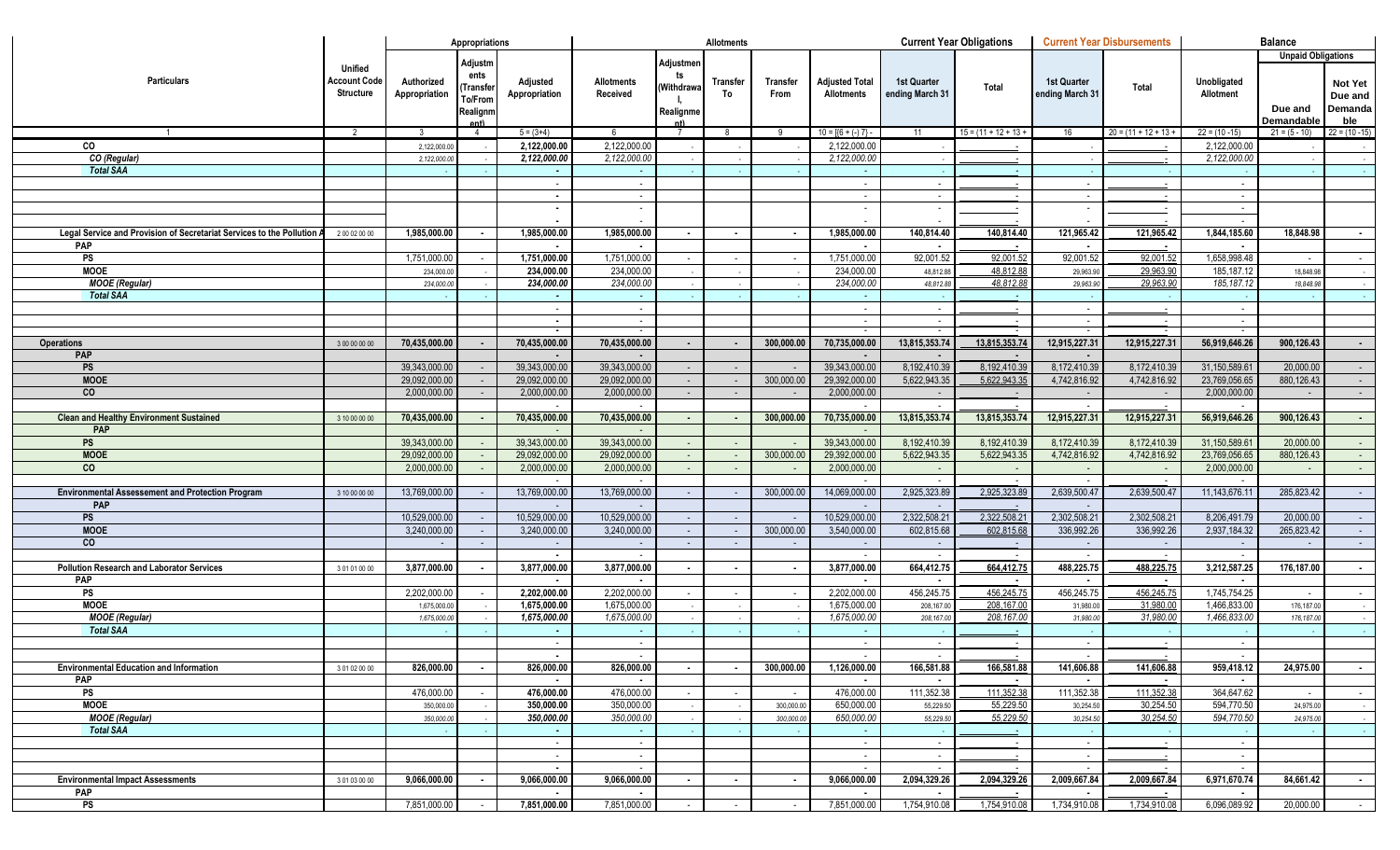|                                                                |                     |                | Appropriations   |                              |                              |                | <b>Allotments</b> |            |                                              |                 | <b>Current Year Obligations</b> |                 | <b>Current Year Disbursements</b> |                  | <b>Balance</b>            |                  |
|----------------------------------------------------------------|---------------------|----------------|------------------|------------------------------|------------------------------|----------------|-------------------|------------|----------------------------------------------|-----------------|---------------------------------|-----------------|-----------------------------------|------------------|---------------------------|------------------|
|                                                                |                     |                |                  |                              |                              |                |                   |            |                                              |                 |                                 |                 |                                   |                  | <b>Unpaid Obligations</b> |                  |
|                                                                | <b>Unified</b>      |                | Adjustm          |                              |                              | Adjustmen      |                   |            |                                              |                 |                                 |                 |                                   |                  |                           |                  |
| <b>Particulars</b>                                             | <b>Account Code</b> | Authorized     | ents             | Adjusted                     | Allotments                   | ts             | <b>Transfer</b>   | Transfer   | <b>Adjusted Total</b>                        | 1st Quarter     |                                 | 1st Quarter     |                                   | Unobligated      |                           | Not Yet          |
|                                                                | <b>Structure</b>    | Appropriation  | Transfer         | Appropriation                | Received                     | (Withdrawa     | To                | From       | <b>Allotments</b>                            | ending March 31 | Total                           | ending March 31 | Total                             | Allotment        |                           | Due and          |
|                                                                |                     |                | To/From          |                              |                              |                |                   |            |                                              |                 |                                 |                 |                                   |                  | Due and                   | Demanda          |
|                                                                |                     |                | Realignm<br>ent) |                              |                              | Realignme      |                   |            |                                              |                 |                                 |                 |                                   |                  | <b>Demandable</b>         | ble              |
| $\overline{1}$                                                 | $\overline{2}$      | $\overline{3}$ | $\overline{4}$   | $5 = (3+4)$                  | 6                            | $\overline{7}$ | 8                 | -9         | $10 = \left[\left\{6 + (-) 7\right\}\right]$ | 11              | $15 = (11 + 12 + 13 +$          | 16              | $20 = (11 + 12 + 13 +$            | $22 = (10 - 15)$ | $21 = (5 - 10)$           | $22 = (10 - 15)$ |
| <b>MOOE</b>                                                    |                     | 1,215,000.00   |                  | 1,215,000.00                 | 1,215,000.00                 |                |                   |            | 1,215,000.00                                 | 339,419.1       | 339,419.18                      | 274,757.76      | 274,757.76                        | 875,580.82       | 64,661.42                 |                  |
| <b>MOOE</b> (Regular)                                          |                     | 1,215,000.0    |                  | 1,215,000.00                 | 1,215,000.00                 |                |                   |            | 1,215,000.00                                 | 339,419.1       | 339,419.18                      | 274,757.76      | 274,757.76                        | 875,580.82       | 64,661.42                 |                  |
| <b>Total SAA</b>                                               |                     |                |                  |                              |                              |                |                   |            |                                              |                 |                                 |                 |                                   |                  |                           |                  |
|                                                                |                     |                |                  |                              | $\sim$                       |                |                   |            |                                              |                 |                                 | $\sim$          |                                   | $\sim$           |                           |                  |
|                                                                |                     |                |                  |                              |                              |                |                   |            |                                              |                 |                                 |                 |                                   |                  |                           |                  |
| <b>Environmental Management and Pollution Control</b>          | 3 01 02 00 00       | 56,666,000.00  |                  | 56,666,000.00                | 56,666,000.00                |                | $\blacksquare$    |            | 56,666,000.00                                | 10,890,029.85   | 10,890,029.85                   | 10,275,726.84   | 10,275,726.84                     | 45,775,970.15    | 614,303.01                | $\sim$           |
| PAP                                                            |                     |                |                  |                              |                              |                |                   |            |                                              |                 |                                 |                 |                                   |                  |                           |                  |
| PS                                                             |                     | 28,814,000.00  |                  | 28,814,000.00                | 28,814,000.00                |                |                   |            | 28,814,000.00                                | 5,869,902.18    | 5,869,902.18                    | 5,869,902.18    | 5,869,902.18                      | 22,944,097.82    |                           | $\sim$           |
| <b>MOOE</b>                                                    |                     | 25,852,000.00  |                  | 25,852,000.00                | 25,852,000.00                | $\sim$         | $\sim$            |            | 25,852,000.00                                | 5,020,127.67    | 5,020,127.67                    | 4,405,824.66    | 4,405,824.66                      | 20,831,872.33    | 614,303.01                | $\sim$           |
| $\overline{c}$                                                 |                     | 2,000,000.00   |                  | 2,000,000.00                 | 2,000,000.00                 |                | $\sim$            |            | 2,000,000.00                                 |                 |                                 |                 | $\sim$                            | 2,000,000.00     |                           | $\sim$           |
|                                                                |                     |                |                  |                              |                              |                |                   |            |                                              |                 |                                 |                 |                                   |                  |                           |                  |
| Implementation of Clean Air Regulation                         | 301020001           | 15,136,000.00  |                  | 15,136,000.00                | 15,136,000.00                |                |                   |            | 15,136,000.00                                | 2,712,829.88    | 2,712,829.88                    | 2,628,549.82    | 2,628,549.82                      | 12,423,170.12    | 84,280.06                 | $\bullet$        |
| PAP                                                            |                     |                |                  |                              |                              |                |                   |            |                                              |                 |                                 |                 |                                   |                  |                           |                  |
| $\overline{\mathsf{PS}}$                                       |                     | 8,724,000.0    |                  | 8,724,000.00                 | 8,724,000.00                 |                |                   |            | 8,724,000.00                                 | 1,935,254.29    | 1,935,254.29                    | 1,935,254.29    | 1,935,254.29                      | 6,788,745.7      |                           | $\sim$           |
| <b>MOOE</b>                                                    |                     | 4,412,000.0    |                  | 4,412,000.00                 | 4,412,000.00                 |                |                   |            | 4,412,000.00                                 | 777,575.5       | 777,575.59                      | 693,295.53      | 693,295.53                        | 3,634,424.41     | 84,280.06                 |                  |
| <b>MOOE</b> (Regular)                                          |                     | 4,412,000.0    |                  | 4,412,000.00                 | 4,412,000.00                 |                |                   |            | 4,412,000.00                                 | 777,575.5       | 777,575.59                      | 693,295.53      | 693,295.53                        | 3,634,424.41     | 84,280.06                 |                  |
| <b>Total SAA</b>                                               |                     |                |                  |                              |                              |                |                   |            |                                              |                 |                                 |                 |                                   |                  |                           |                  |
|                                                                |                     |                |                  |                              | $\sim$                       |                |                   |            |                                              |                 |                                 | $\sim$          |                                   | $\sim$           |                           |                  |
|                                                                |                     |                |                  |                              | $\sim$                       |                |                   |            |                                              |                 |                                 | $\sim$          |                                   | $\sim$           |                           |                  |
|                                                                |                     |                |                  |                              | $\sim$                       |                |                   |            |                                              |                 |                                 | $\sim$          |                                   | $\sim$           |                           |                  |
| CO                                                             |                     | 2,000,000.0    |                  | 2,000,000.00<br>2,000,000.00 | 2,000,000.00<br>2,000,000.00 |                |                   |            | 2,000,000.00                                 |                 |                                 |                 |                                   | 2,000,000.00     |                           |                  |
| CO (Regular)<br><b>Total SAA</b>                               |                     | 2,000,000.0    |                  |                              |                              |                |                   |            | 2,000,000.00                                 |                 |                                 |                 |                                   | 2,000,000.00     |                           |                  |
|                                                                |                     |                |                  |                              | $\sim$                       |                |                   |            |                                              |                 |                                 | $\sim$          |                                   | $\sim$           |                           |                  |
|                                                                |                     |                |                  |                              | $\sim$                       |                |                   |            |                                              |                 |                                 | $\sim$          |                                   | $\sim$           |                           |                  |
|                                                                |                     |                |                  |                              |                              |                |                   |            |                                              |                 |                                 |                 |                                   |                  |                           |                  |
|                                                                |                     |                |                  |                              |                              |                |                   |            |                                              |                 |                                 |                 |                                   | $\sim$           |                           |                  |
| Implementation of Clean Water Regulation                       | 3 01 02 00 02       | 18,593,000.00  |                  | 18,593,000.00                | 18,593,000.00                |                |                   |            | 18,593,000.00                                | 3,823,792.95    | 3,823,792.95                    | 3,702,845.91    | 3,702,845.91                      | 14,769,207.05    | 120,947.04                | $\bullet$        |
| PAP                                                            |                     |                |                  |                              |                              |                |                   |            |                                              |                 |                                 |                 |                                   |                  |                           |                  |
| $\overline{\mathsf{PS}}$                                       |                     | 9,216,000.00   |                  | 9,216,000.00                 | 9,216,000.00                 |                |                   |            | 9,216,000.0                                  | 1,845,893.11    | 1,845,893.11                    | 1,845,893.1     | 1,845,893.11                      | 7,370,106.89     |                           | $\sim$           |
| <b>MOOE</b>                                                    |                     | 9,377,000.0    |                  | 9,377,000.00                 | 9,377,000.00                 |                |                   |            | 9,377,000.00                                 | 1,977,899.8     | 1,977,899.84                    | 1,856,952.8     | 1,856,952.80                      | 7,399,100.16     | 120,947.04                |                  |
| <b>MOOE</b> (Regular)                                          |                     | 9,377,000.0    |                  | 9,377,000.00                 | 9,377,000.00                 |                |                   |            | 9,377,000.00                                 | 1,977,899.8     | 1,977,899.84                    | 1,856,952.8     | 1,856,952.80                      | 7,399,100.16     | 120,947.04                |                  |
| <b>Total SAA</b>                                               |                     |                |                  |                              |                              |                |                   |            |                                              |                 |                                 |                 |                                   |                  |                           |                  |
|                                                                |                     |                |                  |                              | $\sim$                       |                |                   |            |                                              |                 |                                 | $\sim$          |                                   | $\sim$           |                           |                  |
|                                                                |                     |                |                  |                              | $\sim$                       |                |                   |            |                                              |                 |                                 |                 |                                   | $\sim$           |                           |                  |
| Implementation of Ecological Solid Waste Management Regulation | 301020003           | 14,201,000.00  |                  | 14,201,000.00                | 14,201,000.00                |                |                   |            | 14,201,000.00                                | 2,488,574.95    | 2,488,574.95                    | 2,147,623.31    | 2,147,623.31                      | 11,712,425.05    | 340,951.64                | $\blacksquare$   |
| PAP                                                            |                     |                |                  |                              |                              |                |                   |            |                                              |                 |                                 |                 |                                   |                  |                           |                  |
| $\overline{\mathsf{PS}}$                                       |                     | 3,652,000.00   |                  | 3,652,000.00                 | 3,652,000.00                 |                |                   |            | 3,652,000.00                                 | 726,984.18      | 726,984.18                      | 726,984.18      | 726,984.18                        | 2,925,015.82     |                           | $\sim$           |
| <b>MOOE</b>                                                    |                     | 10,549,000.0   |                  | 10,549,000.00                | 10,549,000.00                |                |                   |            | 10,549,000.00                                | 1,761,590.7     | 1,761,590.77                    | 1,420,639.1     | 1,420,639.13                      | 8,787,409.23     | 340,951.64                |                  |
| <b>MOOE</b> (Regular)                                          |                     | 10,549,000.0   |                  | 10,549,000.00                | 10,549,000.00                |                |                   |            | 10,549,000.00                                | 1,761,590.7     | 1,761,590.77                    | 1,420,639.1     | 1,420,639.13                      | 8,787,409.2      | 340,951.64                |                  |
| <b>Total SAA</b>                                               |                     |                |                  |                              |                              |                |                   |            |                                              |                 |                                 |                 |                                   |                  |                           |                  |
|                                                                |                     |                |                  |                              | $\sim$                       |                |                   |            |                                              |                 |                                 |                 |                                   | $\sim$           |                           |                  |
| Implementation of Toxic Substance and Hazardous Waste Manageme | 301020004           | 8,736,000.00   |                  | 8,736,000.00                 | 8,736,000.00                 |                |                   |            | 8,736,000.00                                 | 1,864,832.07    | 1,864,832.07                    | 1,796,707.80    | 1,796,707.80                      | 6,871,167.93     | 68,124.27                 | $\blacksquare$   |
| PAP                                                            |                     |                |                  |                              |                              |                |                   |            |                                              |                 |                                 |                 |                                   |                  |                           |                  |
| PS                                                             |                     | 7,222,000.00   |                  | 7,222,000.00                 | 7,222,000.00                 |                |                   |            | 7,222,000.00                                 | 1,361,770.60    | 1,361,770.60                    | 1,361,770.60    | 1,361,770.60                      | 5,860,229.40     |                           | $\sim$           |
| <b>MOOE</b>                                                    |                     | 1,514,000.0    |                  | 1,514,000.00                 | 1,514,000.00                 |                |                   |            | 1,514,000.00                                 | 503,061.4       | 503,061.47                      | 434,937.20      | 434,937.20                        | 1,010,938.53     | 68,124.27                 |                  |
| <b>MOOE</b> (Regular)                                          |                     | 1,514,000.0    |                  | 1,514,000.00                 | 1,514,000.00                 |                |                   |            | 1,514,000.00                                 | 503,061.47      | 503,061.47                      | 434,937.20      | 434,937.20                        | 1,010,938.53     | 68,124.27                 |                  |
| <b>Total SAA</b>                                               |                     |                |                  |                              |                              |                |                   |            |                                              |                 |                                 |                 |                                   |                  |                           |                  |
|                                                                |                     |                |                  |                              | $\sim$                       |                |                   |            | $\sim$                                       |                 |                                 | $\sim$          | $\sim$                            | $\sim$           |                           |                  |
|                                                                |                     |                |                  |                              | $\sim$                       |                |                   |            |                                              |                 |                                 |                 |                                   | $\sim$           |                           |                  |
| <b>Sub-Total Agency Specific Budget</b>                        |                     | 97,468,000.00  | $\sim$           | 97,468,000.00                | 97,468,000.00                | $\sim$         | ۰.                | 300,000.00 | 97,768,000.00                                | 18,098,268.57   | 18,098,268.57                   | 16,291,928.64   | 16.291.928.64                     | 79,669,731.43    | 1,806,339.93              | $\sim$           |
| <b>PS</b>                                                      |                     | 51,599,000.00  | $\sim 100$       | 51,599,000.00                | 51,599,000.00                | $\sim$         | $\sim$            | $\sim$     | 51,599,000.00                                | 10,360,190.37   | 10,360,190.37                   | 10,340,190.37   | 10,340,190.37                     | 41,238,809.63    | 20,000.00                 | $\sim 100$       |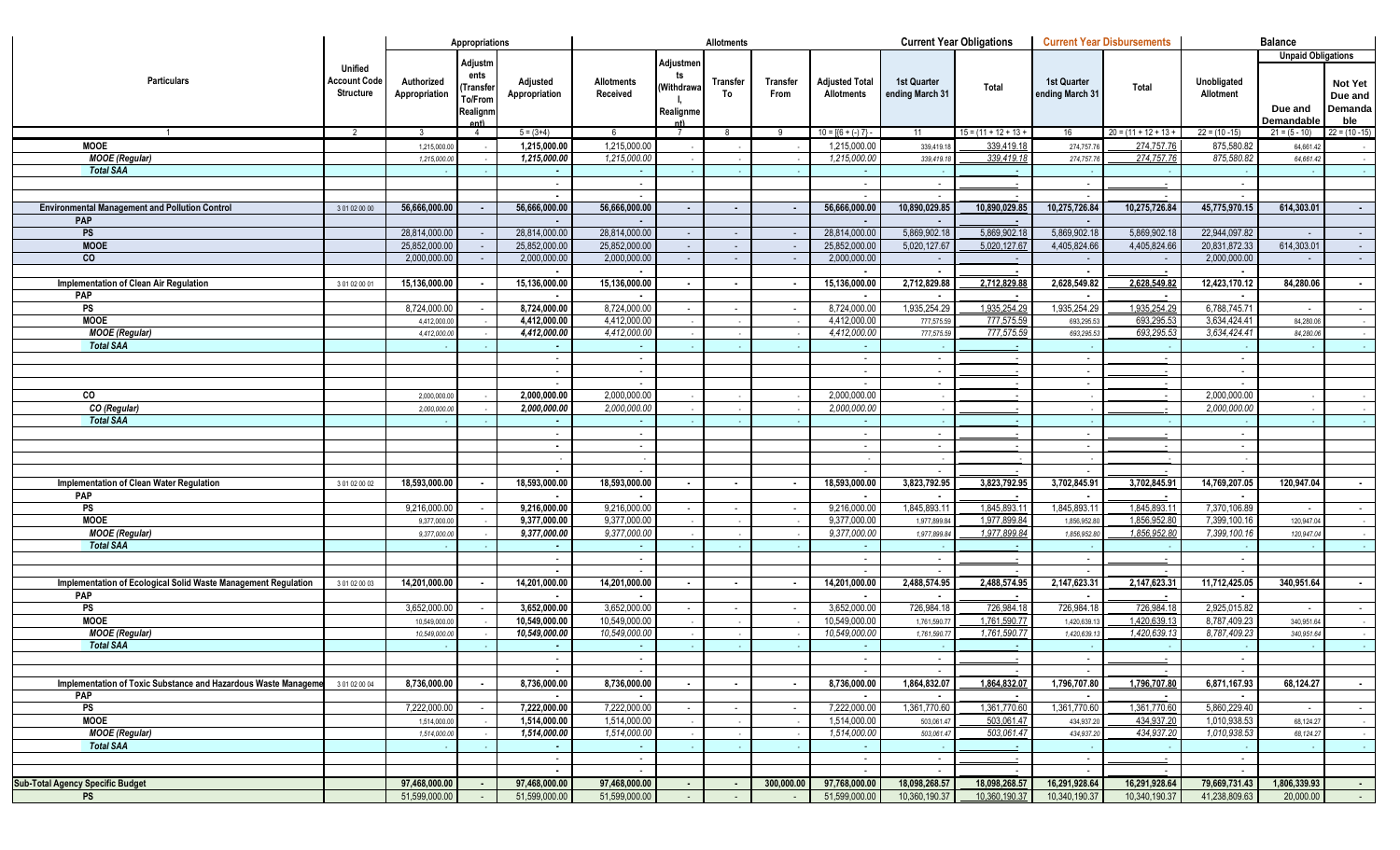|                                                                        |                                             |                             | Appropriations                                            |                           |                        |                                           | <b>Allotments</b> |                  |                                              |                                       | <b>Current Year Obligations</b> |                                | <b>Current Year Disbursements</b> |                          | <b>Balance</b>                                     |                                             |
|------------------------------------------------------------------------|---------------------------------------------|-----------------------------|-----------------------------------------------------------|---------------------------|------------------------|-------------------------------------------|-------------------|------------------|----------------------------------------------|---------------------------------------|---------------------------------|--------------------------------|-----------------------------------|--------------------------|----------------------------------------------------|---------------------------------------------|
| <b>Particulars</b>                                                     | Unified<br><b>Account Code</b><br>Structure | Authorized<br>Appropriation | Adjustm<br>ents<br>Transfe<br>To/From<br>Realignm<br>ent) | Adjusted<br>Appropriation | Allotments<br>Received | Adjustmen<br>ts<br>Withdrawa<br>Realignme | Transfer<br>To    | Transfer<br>From | <b>Adjusted Total</b><br><b>Allotments</b>   | <b>1st Quarter</b><br>ending March 31 | Total                           | 1st Quarter<br>ending March 31 | Total                             | Unobligated<br>Allotment | <b>Unpaid Obligations</b><br>Due and<br>Demandable | <b>Not Yet</b><br>Due and<br>Demanda<br>ble |
| $\overline{1}$                                                         | $\overline{2}$                              | 3                           | $\overline{4}$                                            | $5 = (3+4)$               | 6                      |                                           | -8                | - 9              | $10 = \left[\left\{6 + (-) 7\right\}\right]$ | 11                                    | $15 = (11 + 12 + 13 +$          | 16                             | $20 = (11 + 12 + 13 +$            | $22 = (10 - 15)$         | $21 = (5 - 10)$                                    | $22 = (10 - 15)$                            |
| <b>MOOE</b>                                                            |                                             | 41,747,000.00               |                                                           | 41,747,000.00             | 41,747,000.00          |                                           |                   | 300,000.00       | 42,047,000.00                                | 7,738,078.20                          | 7.738.078.20                    | 5,951,738.27                   | 5,951,738.27                      | 34,308,921.80            | 1,786,339.93                                       |                                             |
| co                                                                     |                                             | 4,122,000.00                |                                                           | 4,122,000.00              | 4,122,000.00           |                                           |                   |                  | 4,122,000.00                                 |                                       |                                 |                                | $\sim$                            | 4,122,000.00             |                                                    | $\sim$ $-$                                  |
|                                                                        |                                             |                             |                                                           |                           |                        |                                           |                   |                  |                                              |                                       |                                 |                                |                                   |                          |                                                    |                                             |
| II. Automatic Appropriations                                           |                                             | 3,942,000.00                |                                                           | 3,942,000.00              | 3,942,000.00           |                                           |                   |                  | 3,942,000.00                                 | 938,572.23                            | 938,572.23                      | 938,572.23                     | 938,572.23                        | 3,003,427.77             | $\sim$                                             | $\sim$                                      |
| <b>General Administration and Support</b>                              | 100010000                                   |                             |                                                           |                           |                        | $\sim$                                    |                   |                  |                                              |                                       |                                 |                                |                                   |                          |                                                    | $\sim$                                      |
| <b>PAP</b>                                                             |                                             |                             |                                                           |                           | $\blacksquare$         |                                           |                   |                  |                                              |                                       |                                 |                                |                                   | $\blacksquare$           |                                                    |                                             |
| <b>PS</b>                                                              |                                             | 825,000.00                  |                                                           | 825,000.00                | 825,000.00             |                                           |                   |                  | 825,000.00                                   | 195,652.20                            | 195,652.20                      | 195,652.20                     | 195,652.20                        | 629,347.80               |                                                    | $\sim$                                      |
|                                                                        |                                             |                             |                                                           |                           |                        |                                           |                   |                  |                                              |                                       |                                 |                                |                                   |                          |                                                    |                                             |
| <b>General Management and Supervision</b>                              | 100010000                                   | 671,000.00                  |                                                           | 671,000.00                | 671,000.00             |                                           |                   |                  | 671,000.00                                   | 155,577.36                            | 155,577.36                      | 155,577.36                     | 155,577.36                        | 515,422.64               |                                                    | $\sim$                                      |
| <b>PAP</b>                                                             |                                             |                             |                                                           |                           |                        |                                           |                   |                  |                                              |                                       |                                 |                                |                                   |                          |                                                    |                                             |
| <b>PS</b>                                                              |                                             | 671,000.00                  |                                                           | 671,000.00                | 671,000.00             |                                           |                   |                  | 671,000.00                                   | 155,577.36                            | 155,577.36                      | 155,577.36                     | 155,577.36                        | 515,422.64               |                                                    | $\sim$                                      |
|                                                                        |                                             |                             |                                                           |                           |                        |                                           |                   |                  |                                              |                                       |                                 |                                |                                   |                          |                                                    |                                             |
| Human Resource and Development                                         | 100020000                                   | 154,000.00                  |                                                           | 154,000.00                | 154,000.00             |                                           |                   |                  | 154,000.00                                   | 40,074.84                             | 40,074.84                       | 40,074.84                      | 40,074.84                         | 113,925.16               |                                                    | $\sim$                                      |
| <b>PAP</b><br><b>PS</b>                                                |                                             | 154,000.00                  |                                                           | 154,000.00                | 154,000.00             |                                           |                   |                  | 154,000.00                                   | 40,074.84                             | 40,074.84                       | 40,074.84                      | 40,074.84                         | 113,925.16               |                                                    |                                             |
|                                                                        |                                             |                             |                                                           |                           |                        |                                           |                   |                  |                                              |                                       |                                 |                                |                                   |                          |                                                    | $\sim$                                      |
| <b>Support to Operations</b>                                           | 200000000                                   | 261,000.00                  |                                                           | 261,000.00                | 261,000.00             | $\sim$                                    |                   |                  | 261,000.00                                   | 56,665.60                             | 56,665.60                       | 56,665.60                      | 56,665.60                         | 204,334.40               |                                                    | $\sim$                                      |
| <b>PAP</b>                                                             |                                             |                             |                                                           |                           |                        |                                           |                   |                  |                                              |                                       |                                 |                                |                                   |                          |                                                    |                                             |
| <b>PS</b>                                                              |                                             | 261,000.00                  |                                                           | 261,000.00                | 261,000.00             |                                           |                   |                  | 261,000.00                                   | 56,665.60                             | 56,665.60                       | 56,665.60                      | 56,665.60                         | 204,334.40               |                                                    | $\sim$                                      |
|                                                                        |                                             |                             |                                                           |                           |                        |                                           |                   |                  |                                              |                                       |                                 |                                |                                   |                          |                                                    |                                             |
| <b>Planning and Policy Formulation</b>                                 | 200010000                                   | 102,000.00                  |                                                           | 102,000.00                | 102,000.00             | $\overline{\phantom{a}}$                  |                   |                  | 102,000.00                                   | 26,897.40                             | 26,897.40                       | 26,897.40                      | 26,897.40                         | 75,102.60                |                                                    | $\sim$                                      |
| PAP                                                                    |                                             |                             |                                                           |                           |                        |                                           |                   |                  |                                              |                                       |                                 |                                |                                   |                          |                                                    |                                             |
| <b>PS</b>                                                              |                                             | 102,000.00                  |                                                           | 102,000.00                | 102,000.00             |                                           |                   |                  | 102,000.00                                   | 26,897.40                             | 26,897.40                       | 26,897.40                      | 26,897.40                         | 75,102.60                |                                                    | $\sim$                                      |
|                                                                        |                                             |                             |                                                           |                           |                        |                                           |                   |                  |                                              |                                       |                                 |                                |                                   |                          |                                                    |                                             |
| Legal Service and Provision of Secretariat Services to the Pollution A | 200020000                                   | 159,000.00                  |                                                           | 159,000.00                | 159,000.00             |                                           |                   |                  | 159,000.00                                   | 29,768.20                             | 29,768.20                       | 29,768.20                      | 29,768.20                         | 129,231.80               |                                                    | $\sim$                                      |
| <b>PAP</b>                                                             |                                             |                             |                                                           |                           |                        |                                           |                   |                  |                                              |                                       |                                 |                                |                                   |                          |                                                    |                                             |
| <b>PS</b>                                                              |                                             | 159,000.00                  |                                                           | 159,000.00                | 159,000.00             |                                           |                   |                  | 159,000.00                                   | 29,768.20                             | 29,768.20                       | 29,768.20                      | 29,768.20                         | 129,231.80               |                                                    | $\sim 100$                                  |
| <b>Operations</b>                                                      | 300000000                                   | 3,681,000.00                |                                                           | 3,681,000.00              | 3,681,000.00           |                                           |                   |                  | 3,681,000.00                                 | 881,906.63                            | 881,906.63                      | 881,906.63                     | 881,906.63                        | 2,799,093.37             |                                                    |                                             |
| <b>PAP</b>                                                             |                                             |                             |                                                           |                           |                        |                                           |                   |                  |                                              |                                       |                                 |                                |                                   |                          |                                                    |                                             |
| <b>PS</b>                                                              |                                             | 3,681,000.00                |                                                           | 3,681,000.00              | 3,681,000.00           |                                           |                   |                  | 3,681,000.00                                 | 881,906.63                            | 881,906.63                      | 881,906.63                     | 881,906.63                        | 2,799,093.37             |                                                    |                                             |
|                                                                        |                                             |                             |                                                           |                           |                        |                                           |                   |                  |                                              |                                       |                                 |                                |                                   |                          |                                                    |                                             |
| <b>Clean and Healthy Environment Sustained</b>                         | 3 10 00 00 00                               | 3,681,000.00                |                                                           | 3,681,000.00              | 3,681,000.00           |                                           |                   |                  | 3,681,000.00                                 | 881,906.63                            | 881,906.63                      | 881,906.63                     | 881,906.63                        | 2,799,093.37             |                                                    |                                             |
| PAP                                                                    |                                             |                             |                                                           |                           |                        |                                           |                   |                  |                                              |                                       |                                 |                                |                                   |                          |                                                    |                                             |
| <b>PS</b>                                                              |                                             | 3,681,000.00                |                                                           | 3,681,000.00              | 3,681,000.00           |                                           |                   |                  | 3,681,000.00                                 | 881,906.63                            | 881,906.63                      | 881,906.63                     | 881,906.63                        | 2,799,093.37             |                                                    |                                             |
|                                                                        |                                             |                             |                                                           |                           |                        |                                           |                   |                  |                                              |                                       |                                 |                                |                                   |                          |                                                    |                                             |
| <b>Environmental Assessement and Protection Program</b>                | 3 10 00 00 00                               | 3,681,000.00                |                                                           | 3,681,000.00              | 3,681,000.00           |                                           |                   |                  | 3,681,000.00                                 | 881,906.63                            | 881,906.63                      | 881,906.63                     | 881,906.63                        | 2,799,093.37             |                                                    |                                             |
| PAP                                                                    |                                             |                             |                                                           |                           |                        |                                           |                   |                  |                                              |                                       |                                 |                                |                                   |                          |                                                    |                                             |
| PS                                                                     |                                             | 3,681,000.00                |                                                           | 3,681,000.00              | 3,681,000.00           |                                           |                   |                  | 3,681,000.00                                 | 881,906.63                            | 881,906.63                      | 881,906.63                     | 881,906.63                        | 2,799,093.37             |                                                    |                                             |
|                                                                        |                                             |                             |                                                           |                           |                        |                                           |                   |                  |                                              |                                       |                                 |                                |                                   |                          |                                                    |                                             |
| <b>Pollution Research and Laborator Services</b>                       | 301010000                                   | 206,000.00                  |                                                           | 206,000.00                | 206,000.00             |                                           |                   |                  | 206,000.00                                   | 48,947.52                             | 48,947.52                       | 48,947.52                      | 48,947.52                         | 157,052.48               |                                                    | $\sim$                                      |
| <b>PAP</b><br>PS                                                       |                                             | 206,000.00                  |                                                           | 206,000.00                | 206,000.00             |                                           |                   |                  | 206,000.00                                   | 48,947.52                             | 48,947.52                       | 48,947.52                      | 48,947.52                         | 157,052.48               |                                                    |                                             |
|                                                                        |                                             |                             |                                                           | $\sim$                    |                        |                                           |                   |                  |                                              |                                       |                                 |                                |                                   |                          | $\sim$                                             | <b>Contract</b>                             |
| <b>Environmental Education and Information</b>                         | 301020000                                   | 44,000.00                   |                                                           | 44,000.00                 | 44,000.00              |                                           |                   |                  | 44,000.00                                    | 11,675.16                             | 11,675.16                       | 11,675.16                      | 11,675.16                         | 32,324.84                | $\sim$                                             | $\sim$ 100 $\mu$                            |
| PAP                                                                    |                                             |                             |                                                           |                           |                        |                                           |                   |                  |                                              |                                       |                                 | $\blacksquare$                 | $\sim$                            |                          |                                                    |                                             |
| PS                                                                     |                                             | 44,000.00                   |                                                           | 44,000.00                 | 44,000.00              |                                           |                   |                  | 44,000.00                                    | 11,675.16                             | 11,675.16                       | 11,675.16                      | 11,675.16                         | 32,324.84                | $\sim$                                             | $\sim$                                      |
|                                                                        |                                             |                             |                                                           |                           |                        |                                           |                   |                  |                                              |                                       |                                 |                                |                                   |                          |                                                    |                                             |
| <b>Environmental Impact Assessments</b>                                | 301030000                                   | 734,000.00                  |                                                           | 734,000.00                | 734,000.00             |                                           |                   |                  | 734,000.00                                   | 190,183.12                            | 190,183.12                      | 190,183.12                     | 190,183.12                        | 543,816.88               | $\sim$                                             | $\sim$                                      |
| PAP                                                                    |                                             |                             |                                                           |                           |                        |                                           |                   |                  |                                              |                                       |                                 |                                |                                   |                          |                                                    |                                             |
| PS                                                                     |                                             | 734,000.00                  |                                                           | 734,000.00                | 734,000.00             |                                           |                   |                  | 734,000.00                                   | 190,183.12                            | 190,183.12                      | 190,183.12                     | 190,183.12                        | 543,816.88               | $\sim$                                             | $\sim 100$                                  |
|                                                                        |                                             |                             |                                                           |                           |                        |                                           |                   |                  |                                              |                                       |                                 |                                |                                   |                          |                                                    |                                             |
| <b>Environmental Management and Pollution Control</b>                  | 3 01 02 00 00                               | 2,697,000.00                |                                                           | 2,697,000.00              | 2,697,000.00           |                                           | $\sim$            |                  | 2,697,000.00                                 | 631,100.83                            | 631,100.83                      | 631,100.83                     | 631,100.83                        | 2,065,899.17             | $\sim$                                             | $\sim$                                      |
| <b>PAP</b>                                                             |                                             |                             |                                                           | $\sim$                    | $\sim$                 |                                           |                   |                  | $\sim$                                       | $\sim$                                |                                 |                                |                                   | $\blacksquare$           |                                                    |                                             |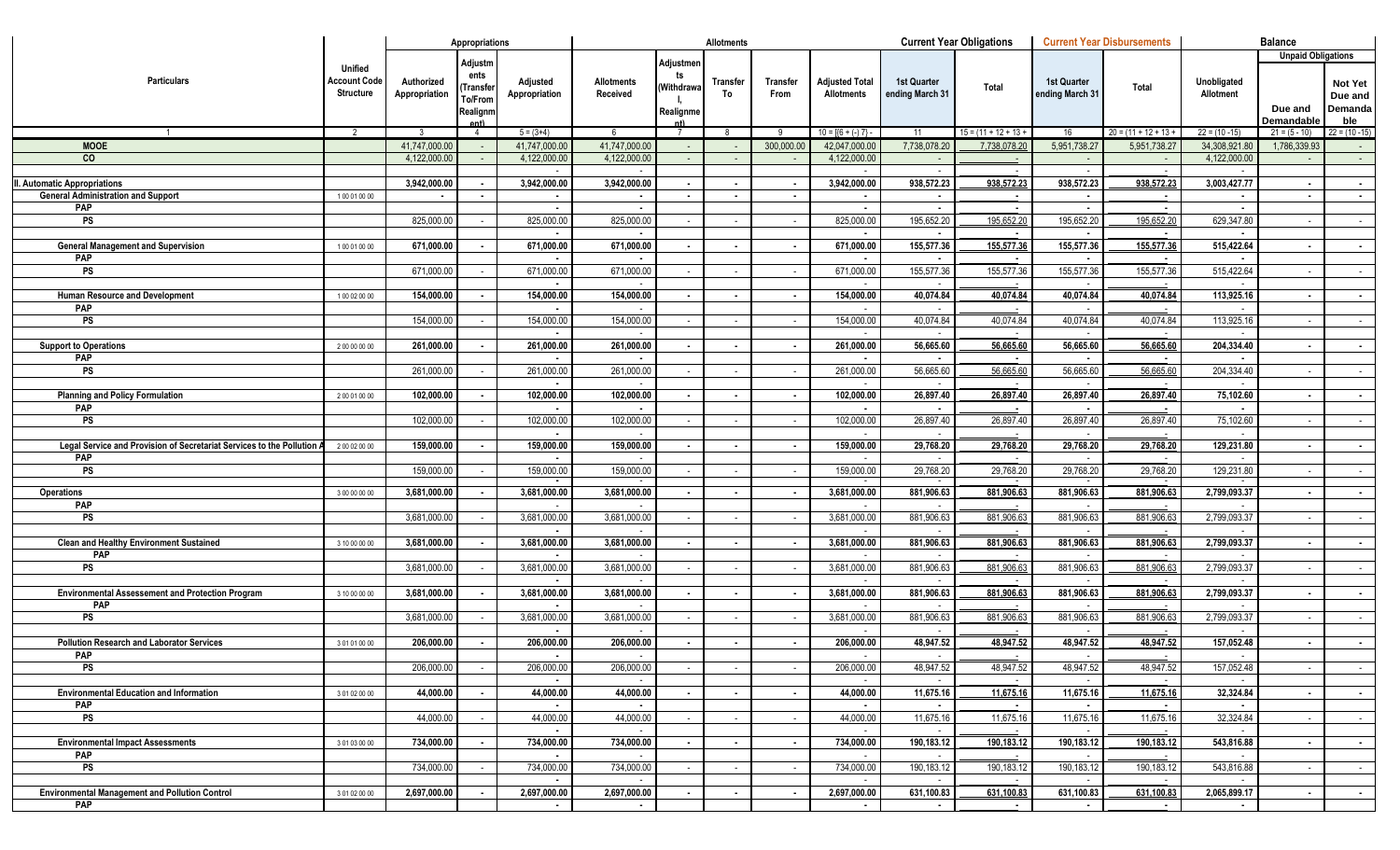|                                                                |                                                    |                             | Appropriations                                  |                           |                               |                               | <b>Allotments</b>        |                                |                                            |                                       | <b>Current Year Obligations</b> | <b>Current Year Disbursements</b>     |                                  |                          | <b>Balance</b>            |                                      |
|----------------------------------------------------------------|----------------------------------------------------|-----------------------------|-------------------------------------------------|---------------------------|-------------------------------|-------------------------------|--------------------------|--------------------------------|--------------------------------------------|---------------------------------------|---------------------------------|---------------------------------------|----------------------------------|--------------------------|---------------------------|--------------------------------------|
|                                                                |                                                    |                             | Adjustm                                         |                           |                               | Adjustmen                     |                          |                                |                                            |                                       |                                 |                                       |                                  |                          | <b>Unpaid Obligations</b> |                                      |
| <b>Particulars</b>                                             | <b>Unified</b><br>Account Code<br><b>Structure</b> | Authorized<br>Appropriation | ents<br>Transfer<br>To/From<br>Realignm<br>Ant) | Adjusted<br>Appropriation | <b>Allotments</b><br>Received | ts<br>(Withdrawa<br>Realignme | Transfer<br>To           | <b>Transfer</b><br><b>From</b> | <b>Adjusted Total</b><br><b>Allotments</b> | <b>1st Quarter</b><br>ending March 31 | Total                           | <b>1st Quarter</b><br>ending March 31 | Total                            | Unobligated<br>Allotment | Due and<br>Demandable     | Not Yet<br>Due and<br>Demanda<br>ble |
| $\overline{1}$                                                 | 2                                                  | $\mathbf{3}$                | $\overline{4}$                                  | $5 = (3+4)$               | 6                             |                               | -8                       | -9                             | $10 = \{6 + (-) 7\}$                       | 11                                    | $15 = (11 + 12 + 13 +$          | 16                                    | $20 = (11 + 12 + 13 +$           | $22 = (10 - 15)$         | $21 = (5 - 10)$           | $22 = (10 - 15)$                     |
| <b>PS</b>                                                      |                                                    | 2.697.000.0                 |                                                 | 2,697,000.00              | 2,697,000.00                  | $\sim$                        |                          |                                | 2,697,000.00                               | 631.100.83                            | 631.100.83                      | 631,100.83                            | 631.100.83                       | 2,065,899.17             |                           | $\sim$ 100 $\mu$                     |
|                                                                |                                                    |                             |                                                 |                           |                               |                               |                          |                                |                                            |                                       |                                 |                                       |                                  |                          |                           |                                      |
| Implementation of Clean Air Regulation                         | 3 01 02 00 01                                      | 813,000.00                  | $\sim$                                          | 813,000.00                | 813,000.00                    | $\sim$                        | $\sim$                   | $\blacksquare$                 | 813,000.00                                 | 205,344.22                            | 205,344.22                      | 205,344.22                            | 205,344.22                       | 607,655.78               | $\sim$                    | $\sim$                               |
| PAP                                                            |                                                    |                             |                                                 |                           | $\sim$                        |                               |                          |                                |                                            |                                       |                                 |                                       |                                  |                          |                           |                                      |
| $\overline{\mathsf{PS}}$                                       |                                                    | 813,000.00                  | $\sim$                                          | 813.000.00                | 813,000.00                    | $\sim$                        | $\sim$                   | $\sim$                         | 813,000.00                                 | 205,344.22                            | 205,344.22                      | 205,344.22                            | 205,344.22                       | 607,655.78               | $\sim$                    | $\sim$ 100 $\mu$                     |
|                                                                |                                                    |                             |                                                 |                           | $\sim$                        |                               |                          |                                | 862,000.00                                 |                                       | 196,942.35                      | $\sim$                                | 196,942.35                       |                          |                           |                                      |
| Implementation of Clean Water Regulation<br>PAP                | 3 01 02 00 02                                      | 862,000.00                  | $\blacksquare$                                  | 862,000.00                | 862,000.00<br>$\sim$          | $\sim$                        | $\blacksquare$           | $\blacksquare$                 |                                            | 196,942.35                            |                                 | 196,942.35                            |                                  | 665,057.65               | $\sim$                    | $\sim$                               |
| <b>PS</b>                                                      |                                                    | 862.000.00                  |                                                 | 862.000.00                | 862.000.00                    | $\sim$                        | $\sim$                   | $\sim$                         | 862,000.00                                 | 196,942.35                            | 196,942.35                      | 196,942.35                            | 196,942.35                       | 665.057.65               | $\sim$                    | $\sim 100$                           |
|                                                                |                                                    |                             |                                                 |                           |                               |                               |                          |                                |                                            |                                       |                                 |                                       |                                  |                          |                           |                                      |
| Implementation of Ecological Solid Waste Management Regulation | 301020003                                          | 345,000.00                  | $\overline{\phantom{a}}$                        | 345,000.00                | 345,000.00                    | $\sim$                        | $\overline{\phantom{a}}$ | $\blacksquare$                 | 345,000.00                                 | 78,522.84                             | 78,522.84                       | 78,522.84                             | 78,522.84                        | 266,477.16               | $\sim$                    | $\sim$                               |
| <b>PAP</b>                                                     |                                                    |                             |                                                 |                           |                               |                               |                          |                                |                                            |                                       |                                 |                                       |                                  |                          |                           |                                      |
| <b>PS</b>                                                      |                                                    | 345,000.00                  |                                                 | 345,000.00                | 345,000.00                    | $\sim$                        |                          |                                | 345,000.00                                 | 78,522.84                             | 78,522.84                       | 78,522.84                             | 78,522.84                        | 266,477.16               | $\sim$                    | $\sim 100$                           |
|                                                                |                                                    |                             |                                                 |                           |                               |                               |                          |                                |                                            |                                       |                                 |                                       |                                  |                          |                           |                                      |
| Implementation of Toxic Substance and Hazardous Waste Manageme | 301020004                                          | 677,000.00                  |                                                 | 677,000.00                | 677,000.00                    | $\sim$                        |                          |                                | 677,000.00                                 | 150,291.42                            | 150,291.42                      | 150,291.42                            | 150,291.42                       | 526,708.58               | $\sim$                    | $\sim$                               |
| PAP                                                            |                                                    |                             |                                                 |                           |                               |                               |                          |                                |                                            |                                       |                                 |                                       |                                  |                          |                           |                                      |
| <b>PS</b>                                                      |                                                    | 677,000.00                  |                                                 | 677,000.00                | 677,000.00                    | $\sim$                        |                          |                                | 677,000.00                                 | 150,291.42                            | 150,291.42                      | 150,291.42                            | 150,291.42                       | 526,708.58               | $\sim$                    | $\sim 100$                           |
|                                                                |                                                    |                             |                                                 |                           |                               |                               |                          |                                |                                            |                                       |                                 |                                       |                                  |                          |                           |                                      |
| Sub-Total Agency Specific Budget                               |                                                    | 4,767,000.00                |                                                 | 4,767,000.00              | 4,767,000.00                  | $\sim$                        |                          |                                | 4,767,000.00                               | 1,134,224.43                          | 1,134,224.43                    | 1,134,224.43                          | 1,134,224.43                     | 3,632,775.57             | $\sim$                    | $\sim$                               |
| PS                                                             |                                                    | 4,767,000.00                |                                                 | 4,767,000.00              | 4,767,000.00                  | $\sim$                        |                          |                                | 4,767,000.00                               | 1,134,224.43                          | 1,134,224.43                    | 1,134,224.43                          | 1,134,224.43                     | 3,632,775.57             | $\sim$                    | $\sim$                               |
|                                                                |                                                    |                             |                                                 | $\blacksquare$            | $\sim$                        |                               |                          |                                |                                            |                                       |                                 |                                       |                                  |                          |                           |                                      |
| III. Special Purpose Fund (Please Specify)                     |                                                    | $\blacksquare$              | $\overline{\phantom{a}}$                        | $\blacksquare$            | $\blacksquare$                | $\overline{\phantom{a}}$      |                          |                                | $\sim$                                     | $\blacksquare$                        |                                 | $\sim$                                | $\blacksquare$                   | $\overline{\phantom{a}}$ | $\overline{\phantom{a}}$  | $\sim$                               |
| PGF-PS                                                         |                                                    | $\blacksquare$              | $\overline{\phantom{a}}$                        | $\overline{\phantom{a}}$  | $\blacksquare$                | $\overline{\phantom{a}}$      |                          |                                | $\overline{\phantom{a}}$                   | $\blacksquare$                        |                                 | $\overline{\phantom{a}}$              | $\overline{\phantom{a}}$         |                          | $\overline{\phantom{a}}$  | $\sim$                               |
| <b>Terminal Leave</b>                                          | 50104030 01                                        | $\sim$                      |                                                 | $\sim$                    | $\sim$                        | $\sim$                        |                          |                                | $\sim$                                     | $\sim$                                | $\sim$                          | $\sim$                                | $\sim$                           | $\sim$                   | $\sim$                    | $\sim$                               |
| <b>MPBF-PS</b>                                                 |                                                    | . .                         |                                                 | $\sim$                    | $\sim$                        | $\sim$                        |                          |                                | $\sim$                                     | $\sim$                                |                                 | $\sim$                                |                                  | $\sim$                   | $\sim$                    | <b>Contract</b>                      |
| <b>Performance Based Bonus</b>                                 | 50102990 14                                        | $\sim$                      | $\sim$                                          | $\sim$                    | $\sim$                        | $\sim$                        | $\sim$                   | $\sim$                         | $\sim$                                     | $\sim$                                | $\sim$                          | $\sim$                                | $\sim$                           | $\sim$                   | $\sim$                    | $\sim$                               |
| <b>Productive Enhancement Incentive</b>                        | 50102990 12                                        |                             |                                                 | $\blacksquare$            | $\sim$                        |                               |                          |                                |                                            | $\sim$                                |                                 | $\sim$                                |                                  | $\sim$                   |                           |                                      |
| Mid-Year Bonus - Civilian                                      | 50102999036                                        |                             |                                                 | $\sim$                    | $\sim$                        |                               |                          |                                | $\sim$                                     | $\sim$                                |                                 | $\sim$                                | $\sim$                           | $\sim$                   |                           |                                      |
| Other Bonuses and Allowances - CNA Realignment                 | 50102990 12                                        |                             |                                                 | $\sim$                    | $\sim$                        |                               |                          |                                |                                            | $\sim$                                |                                 | <b>CONTRACTOR</b>                     |                                  | $\sim$                   |                           |                                      |
| <b>PS Requirements</b>                                         |                                                    | $\sim$                      | $\sim$                                          | $\sim$                    | $\sim$                        | $\sim$                        |                          | $\sim$                         | $\sim$                                     | $\sim$                                | $\sim$                          | $\sim$                                | $\sim$                           | $\sim$                   | $\sim$                    | $\sim 100$                           |
|                                                                |                                                    |                             |                                                 | $\blacksquare$            | $\sim$                        |                               |                          |                                | $\overline{\phantom{a}}$                   | $\sim$                                |                                 | $\sim$                                | $\blacksquare$                   | $\sim$                   |                           |                                      |
| Sub-Total Special Purpose FundSpecial Purpose Fund             |                                                    | $\blacksquare$              | $\blacksquare$                                  | $\sim$                    | $\sim$                        | $\sim$                        |                          | $\blacksquare$                 | $\sim$                                     | $\sim$                                | $\sim$                          | $\sim$                                | $\blacksquare$                   | $\sim$                   | $\sim$                    | $\sim$                               |
| <b>PS</b><br><b>MOOE</b>                                       |                                                    |                             | $\blacksquare$                                  | $\sim$                    | $\sim$                        | $\sim$                        |                          |                                | $\blacksquare$                             | $\sim$                                |                                 | $\blacksquare$                        | $\blacksquare$                   | $\blacksquare$           | $\blacksquare$            | $\sim$                               |
| CO                                                             |                                                    | $\blacksquare$              | $\blacksquare$                                  | $\sim$                    | $\sim$<br>$\blacksquare$      | $\sim$                        | $\sim$                   | $\sim$<br>$\blacksquare$       | $\sim$<br>$\sim$                           | $\sim$                                |                                 | $\sim$                                | $\blacksquare$                   | $\sim$                   | $\sim$                    | $\sim$                               |
|                                                                |                                                    | $\blacksquare$              | $\blacksquare$                                  | $\sim$<br>$\blacksquare$  | $\blacksquare$                | $\sim$                        | $\blacksquare$           |                                | $\sim$                                     | $\sim$<br>$\blacksquare$              |                                 | $\sim$<br>$\sim$                      | $\blacksquare$<br>$\blacksquare$ | $\sim$<br>$\sim$         | $\blacksquare$            | $\sim$                               |
| GRAND TOTAL                                                    |                                                    | 102,235,000.00              |                                                 | 102,235,000.00            | 102,235,000.00                | $\sim$                        |                          | 300,000.00                     | 102,535,000.00                             | 19,232,493.00                         | 19,232,493.00                   | 17,426,153.07                         | 17,426,153.07                    | 83,302,507.00            | 1,806,339.93              |                                      |
| PS                                                             |                                                    | 56,366,000.00               |                                                 | 56,366,000.00             | 56,366,000.00                 | $\sim$                        | $\overline{\phantom{a}}$ |                                | 56,366,000.00                              | 11,494,414.80                         | 11,494,414.80                   | 11,474,414.80                         | 11,474,414.80                    | 44,871,585.20            | 20,000.00                 | $\sim$ $-$                           |
| <b>MOOE</b>                                                    |                                                    | 41,747,000.00               |                                                 | 41,747,000.00             | 41,747,000.00                 | $\sim$                        |                          | 300,000.00                     | 42,047,000.00                              | 7,738,078.20                          | 7,738,078.20                    | 5,951,738.27                          | 5,951,738.27                     | 34,308,921.80            | 1,786,339.93              | $\sim$                               |
| CO                                                             |                                                    | 4,122,000.00                |                                                 | 4,122,000.00              | 4,122,000.00                  | $\sim$                        | $\blacksquare$           |                                | 4,122,000.00                               |                                       | $\blacksquare$                  | $\blacksquare$                        | $\blacksquare$                   | 4,122,000.00             |                           | $\sim$                               |
| CO                                                             |                                                    |                             |                                                 |                           |                               |                               |                          |                                |                                            |                                       |                                 |                                       |                                  |                          |                           |                                      |

Certified Corect: Certified Corect: Approved by:

Budget Officer II Accountant III Regional Director

**BEVERLY Y. BACOR**<br> **BEVERLY Y. BACOR**<br> **Budget Officer II**<br>
Date: April 02, 2020<br>
Date: April 02, 2020<br>
Date: April 02, 2020<br>
Date: April 02, 2020 Date: April 02, 2020 Date: April 02, 2020 Date: April 02, 2020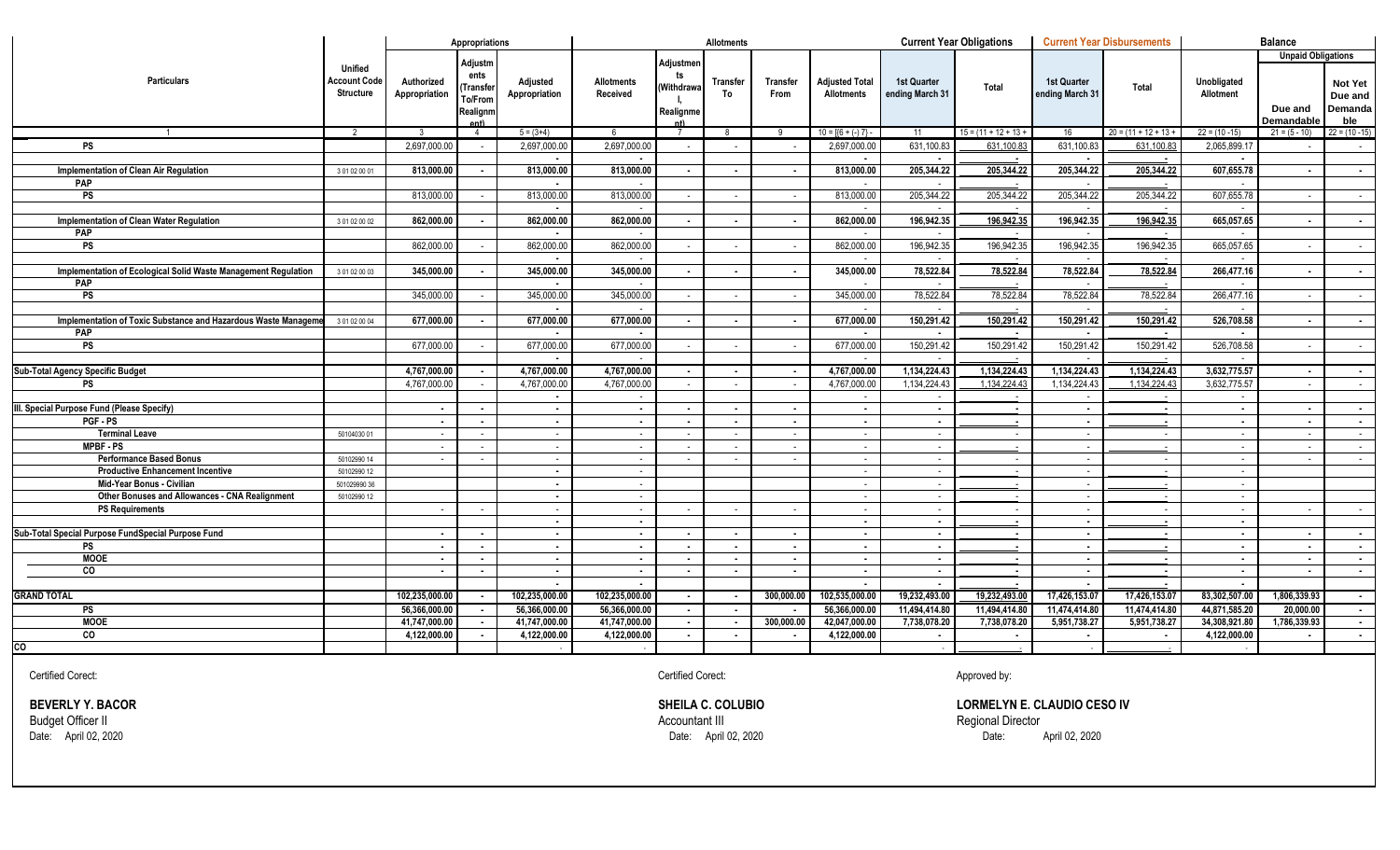# **STATEMENT OF APPROPRIATIONS, ALLOTMENT, OBLIGATIONS, DISBURSEMENTS AND BALANCES**

**as of March 31, 2020**

**Department : ENVIRONMENT AND NATURAL RESOURCES** : ENVIRONMENTAL MANAGEMENT BUREAU<br>: REGION 7 **Operating Unit Contract Contract Contract Contract Contract Contract Contract Contract Contract Contract Contract Contract Contract Contract Contract Contract Contract Contract Contract Contract Contract Contract Contract Organization Code (UACS) : 10 002 01 00000 Fund : 101**

|                                                                        |                                  |                               |                                       |                              |                              | <b>SUMMARY</b>                       |                          |                          |                                            |                                   |                             |                                            |                            |                              |                      |
|------------------------------------------------------------------------|----------------------------------|-------------------------------|---------------------------------------|------------------------------|------------------------------|--------------------------------------|--------------------------|--------------------------|--------------------------------------------|-----------------------------------|-----------------------------|--------------------------------------------|----------------------------|------------------------------|----------------------|
|                                                                        |                                  |                               | <b>Authorized Appropriation (GAA)</b> |                              |                              |                                      | <b>Allotments</b>        |                          |                                            | rent Year Obligatint Year Disburs |                             |                                            | <b>Balance</b>             |                              |                      |
|                                                                        | Unified                          |                               | <b>Adjustment</b>                     |                              |                              | <b>Adjustments</b>                   |                          |                          |                                            |                                   |                             |                                            |                            | <b>Unpaid Obligations</b>    |                      |
| <b>Particulars</b>                                                     | Account Code<br><b>Structure</b> | Authorized<br>Appropriation   | (Transfer<br>To/From<br>Realignment)  | Adjusted<br>Appropriation    | Allotments Received          | (Withdrawal.<br><b>Realignment</b> ) | <b>Transfer To</b>       | <b>Transfer From</b>     | <b>Adjusted Total</b><br><b>Allotments</b> | Total                             | <b>Total</b>                | <b>Unreleased</b><br><b>Appropriations</b> | Unobligated<br>Allotment   | Due and<br><b>Demandable</b> | ΝΟ ΤΕΙ<br>Due<br>and |
|                                                                        | $\overline{\phantom{a}}$         | $\mathcal{R}$                 |                                       | $5 = (3+4)$                  |                              |                                      | $\mathbf{g}$             |                          | $10 = [{6 + (-7) - 8 + 9}]$                | $15 = (11 + 12 + 13 + 14)$        | $20 = (11 + 12 + 13 + 14)$  | $21 = (5 - 10)$                            | $22 = (10 - 15)$           |                              |                      |
| I. CURRENT YEAR BUDGET/APPROPRIATIONS                                  |                                  |                               |                                       |                              |                              |                                      |                          |                          |                                            |                                   |                             |                                            |                            |                              |                      |
| <b>A. AGENCY SPECIFIC BUDGET</b>                                       |                                  | 97.468.000.00                 |                                       | 97.468.000.00                | 97.468.000.00                |                                      | $\overline{\phantom{a}}$ | 300.000.00               | 97,768,000.0                               | 18.098.268.57                     | 16.291.928.64               | (300, 000.00)                              | 79.669.731.43              | 1.806.339.93                 |                      |
| <b>Personnel Services</b>                                              |                                  | 51,599,000.00                 |                                       | 51,599,000.00                | 51,599,000.00                |                                      |                          |                          | 51.599.000.00                              | 10,360,190.37                     | 10,340,190.37               |                                            | 41.238.809.63              | 20,000,00                    |                      |
| <b>Salaries and Wages</b>                                              | 50101010 00                      | 39.738.000.00                 |                                       | 39.738.000.00                | 39.738.000.00                |                                      | . .                      |                          | 39,738,000.00                              | 9.218.334.80                      | 9.218.334.80                | <b>.</b>                                   | 30.519.665.20              |                              |                      |
| Basic Salary - Civilian                                                | 5010101001                       | 39,738,000.00                 | $\overline{\phantom{a}}$              | 39,738,000.0                 | 39,738,000.00                |                                      | $\overline{\phantom{a}}$ |                          | 39,738,000.00                              | 9,218,334.80                      | 9,218,334.80                |                                            | 30,519,665.20              |                              |                      |
| <b>Other Compensation</b>                                              | 50102000 00                      | 10,325,000.00                 | $\sim$                                | 10,325,000.00                | 10,325,000.00                |                                      | $\sim$                   | ٠.                       | 10,325,000.0                               | 976.994.09                        | 956,994.09                  | ٠.                                         | 9,348,005.91               | 20,000.00                    | $\sim$               |
| Personnel Economic Relief Allowance (PERA)- Civil                      | 50102010 01                      | 2,184,000.00                  | $\sim$                                | 2,184,000.00                 | 2,184,000.00                 |                                      | $\sim$                   |                          | 2,184,000.00                               | 424.994.09                        | 424,994.09                  | $\overline{\phantom{a}}$                   | 1,759,005.91               |                              | $\sim$               |
| Representation Allowance (RA)                                          | 50102020 00                      | 228,000.00                    | $\overline{\phantom{a}}$              | 228,000.0                    | 228,000.00                   |                                      | $\overline{\phantom{a}}$ | $\overline{\phantom{a}}$ | 228,000.00                                 | 45,000.00                         | 35,000.00                   |                                            | 183,000.00                 | 10,000.00                    | $\sim$               |
| Transportation Allowance (TA)                                          | 50102030 01                      | 228,000.00                    | $\sim$                                | 228,000.0                    | 228,000.00                   |                                      | $\sim$                   | $\sim$                   | 228,000.0                                  | 45,000.00                         | 35,000.00                   | $\overline{\phantom{a}}$                   | 183,000.00                 | 10,000.00                    | $\sim$               |
| Clothing/Uniform Allowance - Civilian                                  | 50102040 01                      | 546.000.00                    |                                       | 546.000.0                    | 546.000.00                   |                                      | $\sim$                   |                          | 546,000.00                                 | 462.000.00                        | 462.000.00                  |                                            | 84.000.00                  |                              | $\sim$               |
| Allowance of Attty's. De Officio Civilian                              | 5010299003                       | 60,000.00                     |                                       | 60,000.00                    | 60,000.00                    |                                      | n an                     |                          | 60,000.0                                   |                                   |                             |                                            | 60,000.00                  |                              | <b>Contract</b>      |
| Annieversary Bonus                                                     | 5010299038                       |                               |                                       |                              |                              |                                      | $\overline{\phantom{a}}$ |                          |                                            | $\overline{\phantom{a}}$          |                             |                                            |                            |                              | $\sim$               |
| Mid-Year Bonus - Civilian                                              | 5010299036                       | 3,312,000.00                  |                                       | 3,312,000.0                  | 3,312,000.00                 |                                      | $\overline{\phantom{a}}$ |                          | 3,312,000.00                               | $\overline{\phantom{a}}$          |                             |                                            | 3,312,000.00               |                              | $\sim$               |
| Year-End Bonus - Civilian                                              | 50102140 01                      | 3,312,000.00                  | $\sim$                                | 3,312,000.0                  | 3,312,000.00                 | $\overline{\phantom{a}}$             | $\sim$                   | $\sim$                   | 3,312,000.00                               | $\sim$                            | $\sim$                      | $\overline{\phantom{a}}$                   | 3,312,000.00               | $\sim$                       | $\sim$ 100 $\mu$     |
| Cash Gift - Civilian                                                   | 50102150 01                      | 455,000.00                    | $\sim$                                | 455,000.00                   | 455,000.00                   | $\sim$                               | $\sim$                   | $\sim$                   | 455,000.00                                 | $\sim$                            |                             | $\overline{\phantom{a}}$                   | 455,000.00                 |                              | $\sim$               |
| <b>Personnel Benefit Contributions</b>                                 | 50103000 00                      | 683,000.00                    | <b>.</b>                              | 683,000.00                   | 683,000.00                   |                                      | <b>COL</b>               | <b>.</b>                 | 683,000.00                                 | 164.861.48                        | 164.861.48                  | $\sim$                                     | 518,138.52                 | ۰.                           | $\sim 100$           |
| Pag-IBIG - Civilian                                                    | 50103020 01                      | 108,000.00                    | $\overline{\phantom{a}}$              | 108,000.0                    | 108,000.00                   |                                      | $\sim$                   |                          | 108,000.00                                 | 19,479.31                         | 19,479.31                   |                                            | 88,520.69                  |                              | $\sim$               |
| Philhealth - Civilian                                                  | 50103030 01                      | 467.000.00                    |                                       | 467.000.0                    | 467.000.00                   |                                      | $\overline{\phantom{a}}$ |                          | 467.000.00                                 | 125.882.17                        | 125.882.1                   |                                            | 341.117.83                 |                              | $\sim$               |
| <b>ECIP Contributions</b>                                              | 50103040 01                      | 108,000.00                    | $\sim$                                | 108,000.0                    | 108,000.00                   | $\sim$                               | $\sim$                   | $\sim$                   | 108,000.00                                 | 19,500.00                         | 19,500.00                   | $\overline{\phantom{a}}$                   | 88,500.00                  | $\overline{\phantom{a}}$     | $\sim$ 100 $\mu$     |
| <b>Other Bonuses and Allowances</b>                                    | 50102990 01                      | 455,000.00                    | <b>A</b>                              | 455,000.00                   | 455,000.00                   | $\sim$                               | <b>COL</b>               | ۰.                       | 455.000.00                                 | . н.                              |                             |                                            | 455,000.00                 |                              | <b>College</b>       |
| Productivity Enhancement Incentive - Civilian                          | 50102990 12                      | 455,000.00                    | $\sim$                                | 455,000.0                    | 455,000.00                   | $\overline{\phantom{a}}$             | $\sim$                   | $\overline{\phantom{a}}$ | 455,000.0                                  | $\sim$                            |                             | $\overline{\phantom{a}}$                   | 455,000.00                 |                              | $\sim$ $-$           |
| <b>CNA Civilian</b>                                                    | 50102990 11                      |                               | $\overline{\phantom{a}}$              |                              |                              |                                      | $\overline{\phantom{a}}$ |                          |                                            | $\sim$                            |                             |                                            |                            |                              | $\sim$               |
| <b>Other Personnel Benefits</b>                                        | 50104000 00                      | 398,000.00                    |                                       | 398,000.00                   | 398,000.00                   |                                      | $\sim$                   |                          | 398,000.0                                  | $\sim$                            |                             |                                            | 398,000.00                 |                              | $\sim$               |
| Retirement Graduity - Civilian                                         | 5010402001                       |                               | $\overline{\phantom{a}}$              |                              |                              |                                      | $\sim$                   | $\sim$                   |                                            | $\sim$                            |                             |                                            |                            |                              | $\sim$               |
| Terminal Leave Benefits - Civilian                                     | 50104030 01                      | 275,000.00                    | $\sim$                                | 275,000.0                    | 275,000.00                   |                                      | $\overline{\phantom{a}}$ | $\overline{a}$           | 275,000.00                                 | $\sim$                            |                             |                                            | 275,000.00                 |                              | $\sim$               |
| Lump-sum for Step Increments - Length of Service                       | 50104990 10                      | 98,000.00                     | $\sim$                                | 98,000.0                     | 98,000.00                    |                                      | $\sim$                   | $\sim$                   | 98,000.00                                  | $\sim$                            |                             | $\sim$                                     | 98,000.00                  |                              | $\sim$ 100 $\mu$     |
| Lump-sum for Step Increments - Moritorious Perforr                     | 50104990 11                      |                               |                                       |                              |                              |                                      |                          |                          |                                            | $\overline{\phantom{a}}$          |                             |                                            |                            |                              | $\sim$               |
| <b>Loyalty Bonus</b>                                                   | 50104990 15                      | 25,000.00                     | $\sim$                                | 25,000.0                     | 25,000.00                    |                                      | $\sim$                   | $\sim$                   | 25,000.00                                  | $\sim$                            |                             | $\overline{\phantom{a}}$                   | 25,000.00                  |                              | $\sim$               |
| Other Personnel Benefits                                               | 50104990 99                      |                               |                                       |                              |                              |                                      | $\overline{\phantom{a}}$ |                          |                                            | $\overline{\phantom{a}}$          |                             |                                            |                            |                              | $\sim$               |
| <b>Maintenance &amp; Other Operating Expenses</b>                      |                                  | 41,747,000.00<br>3,834,000.00 | $\overline{\phantom{a}}$              | 41.747.000.0<br>3,834,000.00 | 41.747.000.00                | 38,829.09                            | $\blacksquare$           | 300,000.00               | 42,047,000.0                               | 7,738,078.20<br>3,497,592.38      | 5,951,738.27<br>3,237,608.1 | (300, 000.00)<br>(38, 829.09)              | 34,308,921.80<br>375,236.7 | 1,786,339.93<br>259,984.21   |                      |
| <b>Traveling Expenses</b>                                              | 50201000 00                      | 3,834,000.00                  | $\sim$                                | 3,834,000.00                 | 3,834,000.00<br>3,834,000.00 | 38,829.09                            | $\sim$                   | ۰.                       | 3,872,829.09<br>3,872,829.09               | 3,497,592.38                      | 3,237,608.1                 | (38,829.09                                 | 375,236.7                  | 259.984.2                    | <b>Section</b>       |
| <b>Travelling Expenses-Local</b>                                       | 50201010 00                      |                               | $\sim$<br>$\sim$                      |                              |                              |                                      | $\sim$<br>$\sim$         | $\sim$                   |                                            |                                   |                             |                                            |                            |                              | $\sim$<br>$\sim$     |
| <b>Travellling Expenses-Foreign</b>                                    | 50201020 00                      | 5,608,000.00                  | $\sim$                                | 5,608,000.00                 | 5,608,000.00                 | (39, 599.59)                         |                          | $\overline{\phantom{a}}$ |                                            | 396,760.00                        |                             | 39,599.59                                  | 5,171,640.41               | 396,760.00                   |                      |
| <b>Training and Scholarship Expenses</b>                               | 50202000 00<br>50202010 01       | 647,000.00                    |                                       | 647,000.0                    | 647,000.00                   | (13, 599.59)                         | $\sim$<br>$\sim$         |                          | 5,568,400.4<br>633,400.41                  |                                   |                             | 13,599.59                                  | 633,400.4                  |                              | <b>Section</b>       |
| <b>ICT Training Expenses</b>                                           | 50202010 02                      | 4,961,000.00                  | $\sim$                                | 4,961,000.0                  | 4,961,000.00                 | (26,000.00)                          | $\sim$                   | $\overline{\phantom{a}}$ | 4,935,000.00                               | 396.760.00                        | $\sim$                      | 26,000.00                                  | 4,538,240.00               | 396.760.00                   | $\sim$<br>$\sim$     |
| <b>Training Expenses</b>                                               |                                  |                               | $\overline{\phantom{a}}$              |                              |                              |                                      | $\sim$                   |                          |                                            | $\overline{\phantom{a}}$          |                             |                                            |                            |                              | $\sim$               |
| Scholarship Grants/ Expenses                                           | 50202020 00<br>50203000 00       | 6,351,000.00                  |                                       | 6,351,000.00                 | 6,351,000.00                 | . .                                  |                          | 50,000.00                | 6,401,000.00                               | 901,236.46                        | 103,507.67                  | (50,000.00)                                | 5,499,763.54               | 797,728.79                   | $\sim$               |
| <b>Supplies and Materials Expenses</b><br>ICT Office Supplies Expenses | 50203010 01                      | 787,000.00                    | $\sim$                                | 787,000.0                    | 787.000.00                   |                                      | $\sim$<br>$\overline{a}$ |                          | 787,000.00                                 | 601.400.00                        |                             |                                            | 185,600.00                 | 601.400.00                   | $\sim$               |
| <b>Food Supplies Expenses</b>                                          | 50203050 00                      |                               | $\overline{\phantom{a}}$              |                              |                              |                                      | $\sim$                   |                          |                                            | $\overline{\phantom{a}}$          |                             |                                            |                            |                              | $\sim$               |
| Office Supplies Expenses                                               | 50203010 02                      | 1.000.000.00                  |                                       | 1.000.000.00                 | 1.000.000.00                 |                                      |                          | 50.000.00                | 1.050.000.00                               | 109.290.75                        | 65.253.25                   | (50.000.00)                                | 940.709.25                 | 44.037.50                    |                      |
|                                                                        |                                  |                               |                                       |                              |                              |                                      |                          |                          |                                            |                                   |                             |                                            |                            |                              |                      |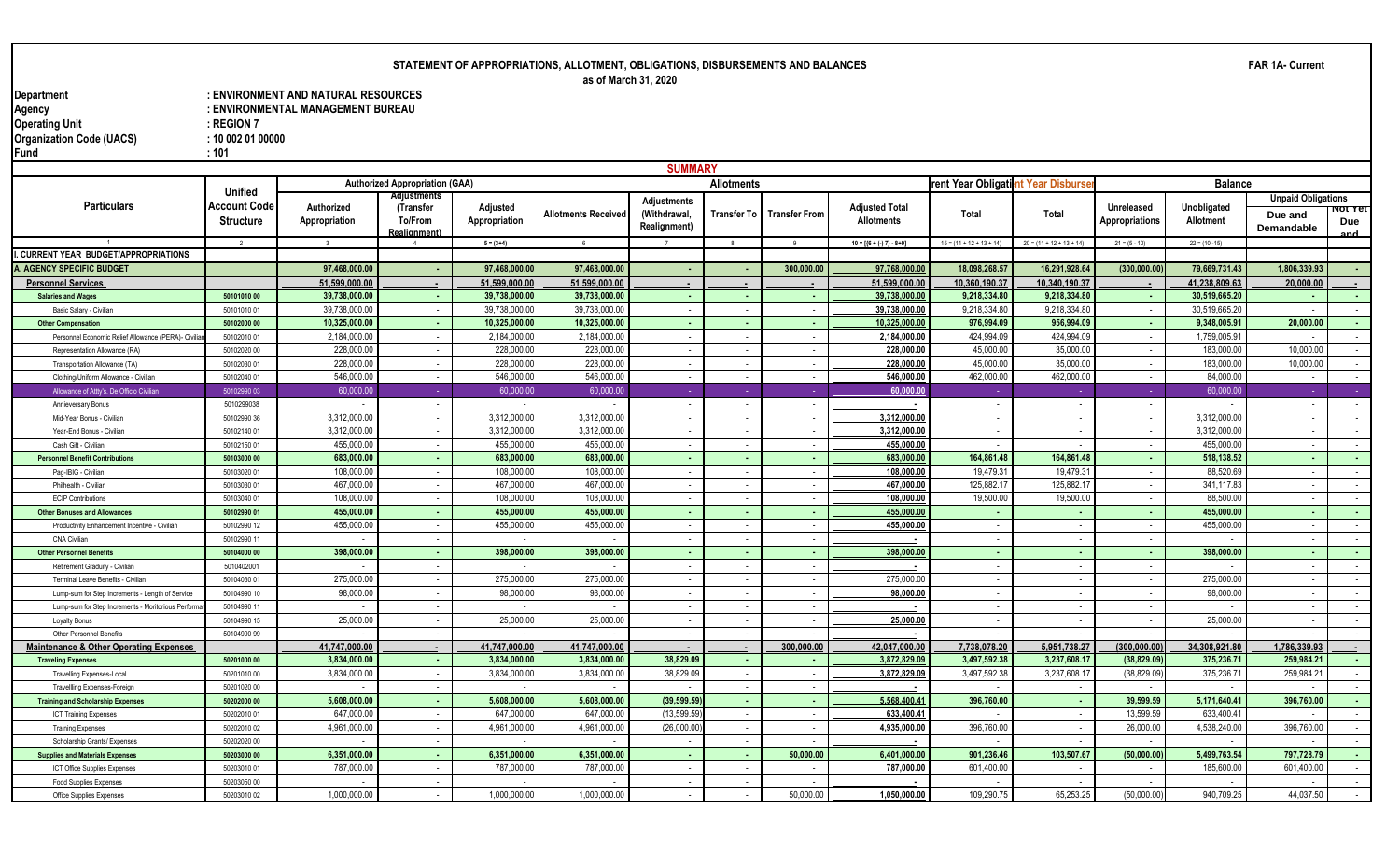# **STATEMENT OF APPROPRIATIONS, ALLOTMENT, OBLIGATIONS, DISBURSEMENTS AND BALANCES as of March 31, 2020**

**Department : ENVIRONMENT AND NATURAL RESOURCES** : ENVIRONMENTAL MANAGEMENT BUREAU<br>: REGION 7 **Operating Unit Contract Contract Contract Contract Contract Contract Contract Contract Contract Contract Contract Contract Contract Contract Contract Contract Contract Contract Contract Contract Contract Contract Contract Organization Code (UACS) : 10 002 01 00000 Fund : 101**

|                                                     |                                |                             | <b>SUMMARY</b>                        |                           |                     |                              |                          |                          |                                                                 |                                   |                            |                                            |                          |                              |                  |
|-----------------------------------------------------|--------------------------------|-----------------------------|---------------------------------------|---------------------------|---------------------|------------------------------|--------------------------|--------------------------|-----------------------------------------------------------------|-----------------------------------|----------------------------|--------------------------------------------|--------------------------|------------------------------|------------------|
|                                                     |                                |                             | <b>Authorized Appropriation (GAA)</b> |                           |                     |                              | <b>Allotments</b>        |                          |                                                                 | rent Year Obligatint Year Disburs |                            |                                            | <b>Balance</b>           |                              |                  |
| <b>Particulars</b>                                  | <b>Unified</b><br>Account Code |                             | Adjustment                            |                           |                     | Adjustments                  |                          |                          |                                                                 |                                   |                            |                                            |                          | <b>Unpaid Obligations</b>    |                  |
|                                                     | <b>Structure</b>               | Authorized<br>Appropriation | (Transfer<br>To/From<br>Realignment)  | Adjusted<br>Appropriation | Allotments Received | (Withdrawal,<br>Realignment) | Transfer To I            | <b>Transfer From</b>     | <b>Adjusted Total</b><br><b>Allotments</b>                      | Total                             | Total                      | <b>Unreleased</b><br><b>Appropriations</b> | Unobligated<br>Allotment | Due and<br><b>Demandable</b> | NOT TET<br>Due   |
|                                                     |                                |                             |                                       | $5 = (3+4)$               |                     |                              | -8                       |                          | $10 = \left[\left\{6 + \left(-\right) 7\right\} - 8 + 9\right]$ | $15 = (11 + 12 + 13 + 14)$        | $20 = (11 + 12 + 13 + 14)$ | $21 = (5 - 10)$                            | $22 = (10 - 15)$         |                              |                  |
| Accountable Forms Expenses                          | 50203020 00                    | 50,000.00                   |                                       | 50.000.00                 | 50.000.0            |                              | $\overline{\phantom{a}}$ |                          | 50,000.00                                                       | 800.00                            | 800.00                     |                                            | 49.200.00                |                              | $\sim$           |
| Medical, Dental and Laboratory Supplies Expenses    | 50203080 00                    | 2,346,000.00                | $\sim$                                | 2,346,000.00              | 2,346,000.00        | $\sim$                       | $\sim$                   | $\sim$                   | 2,346,000.00                                                    | 81,703.00                         |                            | $\overline{\phantom{a}}$                   | 2,264,297.00             | 81,703.00                    | $\sim$           |
| Fuel, Oil and Lubricants Expenses                   | 50203090 00                    | 900,000.00                  |                                       | 900,000.00                | 900,000.00          | $\overline{\phantom{a}}$     | $\sim$                   |                          | 900.000.00                                                      | 63,981.46                         | 21,902.67                  |                                            | 836,018.54               | 42,078.79                    | $\sim$           |
| Textbooks and Instructional aterials Expenses       | 5020311001                     | $\overline{\phantom{a}}$    | $\sim$                                | $\sim$                    |                     | $\sim$                       | $\sim$                   | $\sim$                   |                                                                 | $\overline{\phantom{a}}$          |                            | $\sim$                                     | $\overline{\phantom{a}}$ | $\sim$                       | $\sim$ 100 $\mu$ |
| Other Supplies and Materials Expenses               | 50203990 00                    | 1,268,000.00                | $\sim$                                | 1,268,000.00              | 1,268,000.00        | $\sim$                       | $\sim$                   | $\sim$                   | 1,268,000.00                                                    | 44,061.25                         | 15,551.75                  | $\sim$                                     | 1,223,938.75             | 28,509.50                    | $\sim 10^{-11}$  |
| Semi-Expendable Machinery and Equipment Expenses    | 50203210 00                    | 676,000.00                  | <b>A</b>                              | 676,000.00                | 676,000.00          | $\sim$                       | $\sim$                   | $\sim$                   | 676,000.00                                                      | 14,980.00                         | 14,980.00                  | $\sim$                                     | 661,020.00               | $\sim$                       | $\sim 100$       |
| Machinery                                           | 50203210 01                    | $\overline{\phantom{a}}$    |                                       | $\sim$                    |                     |                              | $\sim$                   |                          |                                                                 | $\overline{\phantom{a}}$          |                            |                                            | $\overline{\phantom{a}}$ |                              | $\sim$           |
| Office Equipment                                    | 5020321002                     | 80.000.00                   | $\sim$                                | 80.000.00                 | 80.000.00           | $\sim$                       | $\sim$                   | $\sim$                   | 80,000.00                                                       | 14.980.00                         | 14,980.00                  | $\sim$                                     | 65.020.00                | $\sim$                       | $\sim$ $-$       |
| Information and Communications Technology Equipr    | 5020321003                     | 180,000.00                  | $\overline{\phantom{a}}$              | 180,000.00                | 180,000.00          | $\overline{\phantom{a}}$     | $\sim$                   | $\overline{\phantom{a}}$ | 180,000.00                                                      | $\overline{\phantom{a}}$          |                            | $\overline{\phantom{a}}$                   | 180,000.00               | $\overline{\phantom{a}}$     | $\sim$           |
| Communication Equipment                             | 50203210 07                    | 50,000.00                   |                                       | 50,000.00                 | 50,000.00           | $\sim$                       | $\sim$                   |                          | 50,000.00                                                       | $\sim$                            |                            | $\overline{\phantom{a}}$                   | 50,000.00                |                              | $\sim$           |
| <b>Technical and Scientific Equipment</b>           |                                | 276,000.00                  |                                       | 276,000.00                | 276,000.00          |                              |                          |                          | 276,000.0                                                       |                                   |                            |                                            | 276,000.00               |                              |                  |
| Other Machinery and Equipment                       | 50203210 99                    | 90,000.00                   | $\overline{\phantom{a}}$              | 90,000.00                 | 90,000.00           | $\sim$                       | $\sim$                   |                          | 90,000.00                                                       | $\sim$                            |                            |                                            | 90,000.00                | $\sim$                       | $\sim$           |
| Semi-Expendable Furniture, Fixtures and Books Exper | 50203220 00                    | $\sim$                      | $\sim$                                | ٠.                        |                     | 26,000.00                    | $\sim$                   |                          | 26,000.00                                                       | 26,000.00                         | 26,000.00                  | (26,000.00)                                | $\sim$                   | $\sim$                       | $\sim$           |
| Furniture and Fixtures                              | 50203220 01                    | $\sim$                      | $\overline{\phantom{a}}$              | $\sim$                    |                     | 26,000.00                    | $\overline{\phantom{a}}$ |                          | 26,000.00                                                       | 26,000.0                          | 26,000.0                   | (26,000.00)                                | $\overline{\phantom{a}}$ |                              | $\sim$           |
| Other Supplies and Materials Expenses               | 50203990 00                    |                             |                                       |                           |                     |                              | $\sim$                   |                          |                                                                 |                                   |                            |                                            |                          |                              | $\sim$           |
| <b>Utility Expenses</b>                             | 50204000 00                    | 2,230,000.00                |                                       | 2,230,000.00              | 2,230,000.00        |                              | $\sim$                   |                          | 2,230,000.0                                                     | 406,677.30                        | 406,677.30                 |                                            | 1,823,322.70             |                              | $\sim$           |
| <b>Water Expenses</b>                               | 50204010 00                    | 230.000.00                  | $\sim$                                | 230,000.00                | 230.000.00          | $\overline{\phantom{a}}$     | $\sim$                   |                          | 230,000.00                                                      | 33,599.0                          | 33,599.0                   | $\overline{\phantom{a}}$                   | 196.400.99               |                              | $\sim$           |
| <b>Electricity Expenses</b>                         | 50204020 00                    | 2,000,000.00                |                                       | 2,000,000.00              | 2,000,000.00        | $\sim$                       | $\overline{\phantom{a}}$ |                          | 2.000.000.00                                                    | 373,078.29                        | 373,078.29                 |                                            | 1,626,921.7              |                              | $\sim$           |
| <b>Communication Expenses</b>                       | 50205000 00                    | 324,000.00                  | . н.                                  | 324,000.00                | 324,000.00          | . н.                         | $\sim$                   | <b>.</b>                 | 324,000.00                                                      | 24,431.62                         | 10,689.20                  | $\blacksquare$                             | 299,568.38               | 13,742.42                    | <b>Section</b>   |
| Postage and Courier Services                        | 50205010 00                    | 324,000.00                  |                                       | 324,000.00                | 324,000.00          | $\overline{\phantom{a}}$     | $\sim$                   | $\sim$                   | 324,000.00                                                      | 24,431.62                         | 10,689.20                  | $\overline{\phantom{a}}$                   | 299,568.38               | 13,742.42                    | $\sim$           |
| <b>Telephone Expenses</b>                           | 50205020 00                    | 3,758,000.00                | <b>A</b>                              | 3,758,000.00              | 3,758,000.00        | $\sim$                       | $\sim$                   | <b>.</b>                 | 3,758,000.00                                                    | 231,953.98                        | 145,011.19                 | $\sim$                                     | 3,526,046.02             | 86,942.79                    | $\sim 100$       |
| Telephone Expenses - Mobile                         | 50205020 01                    | 70,000.00                   | $\overline{\phantom{a}}$              | 70,000.00                 | 70,000.00           | $\sim$                       | $\sim$                   |                          | 70,000.00                                                       | 22,025.99                         | 18,425.99                  | $\overline{\phantom{a}}$                   | 47,974.01                | 3,600.00                     | $\sim$           |
| Telephone Expenses - Landline                       | 50205020 02                    | 400,000.00                  | $\sim$                                | 400,000.00                | 400,000.00          | $\sim$                       | $\sim$                   | $\sim$                   | 400,000.00                                                      | 77,976.33                         | 32,061.38                  | $\overline{\phantom{a}}$                   | 322,023.67               | 45,914.95                    | $\sim$           |
| <b>Internet Subcription Expenses</b>                | 50205030 00                    | 3,188,000.00                |                                       | 3,188,000.00              | 3,188,000.00        |                              | $\overline{\phantom{a}}$ |                          | 3,188,000.00                                                    | 131,951.66                        | 94,523.82                  | $\overline{\phantom{a}}$                   | 3,056,048.34             | 37,427.84                    | $\sim$           |
| Cable, Satellite, Telegraph and Radio Expenses      | 50205040 00                    | 100,000.00                  |                                       | 100.000.00                | 100.000.00          | $\sim$                       | $\sim$                   |                          | 100,000.00                                                      | $\overline{\phantom{a}}$          |                            |                                            | 100,000.00               |                              | $\sim$           |
| <b>Awards/Rewards and Prizes Expenses</b>           |                                | 400,000.00                  | $\sim$                                | 400,000.00                | 400,000.00          | $\sim$                       | $\sim$                   | 50,000.0                 | 450,000.00                                                      | . .                               |                            | (50,000.00)                                | 450,000.00               |                              | . н.             |
| Awards/Rewards Expenses                             | 50206010 01                    |                             |                                       |                           |                     |                              | $\sim$                   |                          |                                                                 | $\sim$                            |                            |                                            |                          |                              | $\sim$           |
| Rewards and Incentives                              | 50206010 02                    | $\overline{\phantom{a}}$    |                                       |                           |                     | $\overline{\phantom{a}}$     | $\sim$                   |                          |                                                                 | $\sim$                            |                            |                                            | $\sim$                   |                              | $\sim$           |
| Prizes                                              | 50206020 00                    | 400.000.00                  |                                       | 400.000.00                | 400.000.00          | $\sim$                       | $\sim$                   | 50,000.0                 | 450,000.0                                                       | $\sim$                            |                            | (50,000.00)                                | 450.000.00               |                              | $\sim$           |
| <b>Rent/Lease Expenses</b>                          |                                | 56,000.00                   | $\sim$                                | 56,000.00                 | 56,000.00           | $\sim$                       | $\sim$                   |                          | 56,000.00                                                       | $\sim$                            |                            |                                            | 56,000.00                |                              | <b>Section</b>   |
| Rent/Lease Expenses - Building and Structures       | 50299050 01                    |                             |                                       |                           |                     |                              | $\overline{\phantom{a}}$ |                          |                                                                 | $\sim$                            |                            |                                            |                          |                              | $\sim$           |
| Rent/Lease Expenses - Motor Vehicles                | 50299050 03                    | 50.000.00                   |                                       | 50.000.00                 | 50.000.00           |                              | $\overline{\phantom{a}}$ |                          | 50,000.00                                                       | $\sim$                            |                            |                                            | 50.000.00                |                              | $\sim$           |
| Rent/Lease Expenses - Equipment                     | 50299050 04                    | 6,000.00                    |                                       | 6,000.00                  | 6,000.00            |                              | $\sim$                   |                          | 6,000.00                                                        | $\overline{\phantom{a}}$          |                            |                                            | 6.000.00                 |                              | $\sim$           |
| Operating Lease                                     | 50299050 06                    | $\overline{\phantom{a}}$    |                                       | $\sim$                    |                     | $\sim$                       | $\sim$                   | $\sim$                   | . .                                                             | $\sim$                            |                            | $\overline{\phantom{a}}$                   | $\overline{\phantom{a}}$ | $\overline{\phantom{a}}$     | $\sim$           |
| Membership Dues and Contributions to Organizations  | 50299060 00                    |                             |                                       | $\sim$                    |                     |                              | $\sim$                   | $\sim$                   |                                                                 | $\overline{\phantom{a}}$          |                            |                                            |                          |                              | $\sim$           |
| <b>Extraordinary and Miscellaneous Expenses</b>     | 50210030 00                    | 98,000.00                   | $\sim$                                | 98,000.00                 | 98,000.00           | $\sim$                       | $\sim$                   | $\sim$                   | 98,000.00                                                       | 29,100.00                         | 19,400.00                  | $\sim$                                     | 68,900.00                | 9,700.00                     | $\sim$ 100 $\mu$ |
| <b>Professional Services</b>                        | 50211000 00                    | 10,666,000.00               |                                       | 10,666,000.00             | 10,666,000.00       | $\sim$                       | $\sim$                   | <b>.</b>                 | 10,666,000.00                                                   | 1,937,894.70                      | 1,907,894.70               | <b>.</b>                                   | 8,728,105.30             | 30,000.00                    | $\sim$           |
| <b>Legal Services</b>                               | 5021101000                     | 15,000.00                   | $\sim$                                | 15,000.00                 | 15,000.00           | $\sim$                       | $\sim$                   | $\sim$                   | 15,000.00                                                       | $\sim$                            |                            | $\sim$                                     | 15,000.00                | $\sim$                       | $\sim$           |
| <b>Auditing Services</b>                            | 50211020 00                    |                             |                                       |                           |                     |                              | $\sim$                   |                          |                                                                 |                                   |                            |                                            |                          |                              | $\sim$           |
| <b>ICT Consultancy Services</b>                     | 50211030 01                    | 1,262,000.00                |                                       | 1,262,000.00              | 1,262,000.00        | $\sim$                       | $\sim$                   | $\sim$                   | 1,262,000.00                                                    | $\sim$                            |                            | $\sim$                                     | 1,262,000.00             | $\sim$                       | $\sim 100$       |
| <b>Consultancy Services</b>                         | 50211030 02                    |                             |                                       |                           |                     | $\overline{\phantom{a}}$     | $\sim$                   | $\sim$                   |                                                                 | $\overline{a}$                    |                            | $\overline{\phantom{a}}$                   |                          |                              | $\sim$           |
| Other Professional Services                         | 50211990 00                    | 9,389,000.00                |                                       | 9,389,000.00              | 9,389,000.00        |                              | $\sim$                   | $\overline{\phantom{a}}$ | 9,389,000.00                                                    | 1,937,894.70                      | 1,907,894.70               |                                            | 7,451,105.30             | 30,000.00                    | $\sim$           |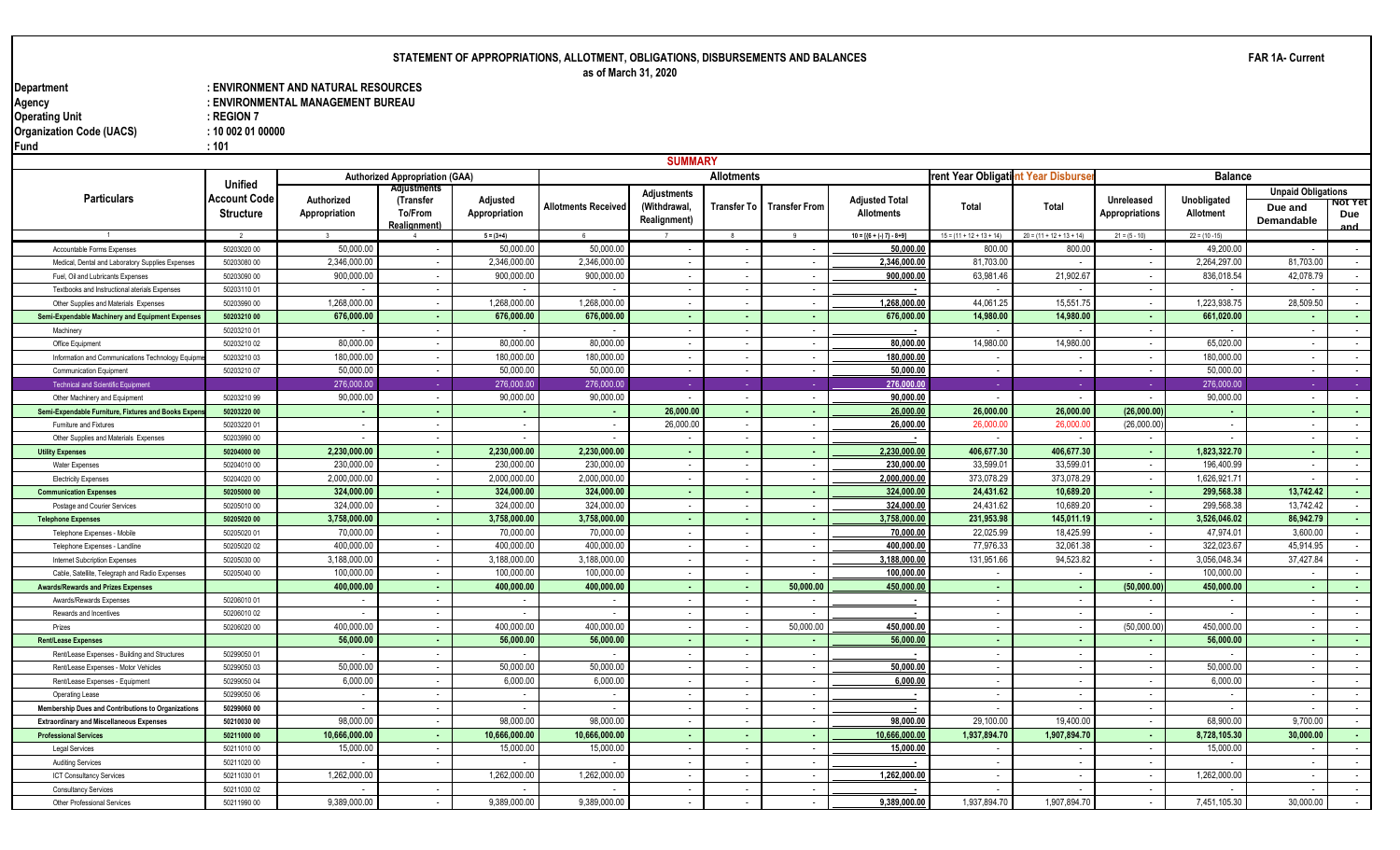# **STATEMENT OF APPROPRIATIONS, ALLOTMENT, OBLIGATIONS, DISBURSEMENTS AND BALANCES as of March 31, 2020**

**Department : ENVIRONMENT AND NATURAL RESOURCES** : ENVIRONMENTAL MANAGEMENT BUREAU<br>: REGION 7 **Operating Unit Contract Contract Contract Contract Contract Contract Contract Contract Contract Contract Contract Contract Contract Contract Contract Contract Contract Contract Contract Contract Contract Contract Contract Organization Code (UACS) : 10 002 01 00000 Fund : 101**

|                                                             |                                             |                             |                                                                           |                           |                            | <b>SUMMARY</b>                                            |                          |                      |                                            |                                   |                            |                                     |                          |                                                           |                   |
|-------------------------------------------------------------|---------------------------------------------|-----------------------------|---------------------------------------------------------------------------|---------------------------|----------------------------|-----------------------------------------------------------|--------------------------|----------------------|--------------------------------------------|-----------------------------------|----------------------------|-------------------------------------|--------------------------|-----------------------------------------------------------|-------------------|
|                                                             |                                             |                             | <b>Authorized Appropriation (GAA)</b>                                     |                           |                            |                                                           | <b>Allotments</b>        |                      |                                            | rent Year Obligatint Year Disburs |                            |                                     | <b>Balance</b>           |                                                           |                   |
| <b>Particulars</b>                                          | Unified<br>Account Code<br><b>Structure</b> | Authorized<br>Appropriation | <b>Adjustments</b><br>(Transfer<br><b>To/From</b><br><b>Realignment</b> ) | Adjusted<br>Appropriation | <b>Allotments Received</b> | <b>Adjustments</b><br>(Withdrawal,<br><b>Realignment)</b> | Transfer To I            | <b>Transfer From</b> | <b>Adjusted Total</b><br><b>Allotments</b> | Total                             | Total                      | Unreleased<br><b>Appropriations</b> | Unobligated<br>Allotment | <b>Unpaid Obligations</b><br>Due and<br><b>Demandable</b> | ΝΟΙ ΤΕΙ<br>Due    |
|                                                             | $\overline{\phantom{a}}$                    |                             |                                                                           | $5 = (3+4)$               | 6                          |                                                           | $\mathbf{R}$             | $\mathbf{q}$         | $10 = [{6 + (-7) - 8 + 9}]$                | $15 = (11 + 12 + 13 + 14)$        | $20 = (11 + 12 + 13 + 14)$ | $21 = (5 - 10)$                     | $22 = (10 - 15)$         |                                                           | and               |
| <b>General Services</b>                                     | 50212000 00                                 | 792,000.00                  |                                                                           | 792,000.00                | 792,000.00                 |                                                           | $\sim$                   |                      | 792,000.00                                 | 59,396.10                         |                            |                                     | 732,603.90               | 59,396.10                                                 |                   |
| <b>Environment/Sanitary Services</b>                        | 50212010 00                                 |                             |                                                                           |                           |                            |                                                           | $\overline{\phantom{a}}$ | $\sim$               |                                            |                                   |                            |                                     |                          |                                                           | $\sim$            |
| Janitorial Services                                         | 50212020 00                                 |                             |                                                                           |                           |                            |                                                           | $\overline{\phantom{a}}$ | $\sim$               |                                            |                                   |                            |                                     |                          |                                                           | $\sim$            |
| Security Services                                           | 50212030 00                                 | 792,000.00                  | $\sim$                                                                    | 792,000.00                | 792,000.0                  | $\sim$                                                    | $\sim$                   | $\sim$               | 792,000.00                                 | 59,396.1                          |                            | $\overline{\phantom{a}}$            | 732,603.90               | 59,396.10                                                 | $\sim$ 100 $\mu$  |
| <b>Other General Services</b>                               | 50212990 00                                 | $\sim$                      | . н.                                                                      | $\sim$                    | <b>.</b>                   | . п.                                                      | $\sim$                   | ۰.                   |                                            | . .                               |                            |                                     |                          |                                                           | <b>COL</b>        |
| Other General Services - ICT Services                       | 50212990 01                                 | $\sim$                      | $\sim$                                                                    | $\sim$                    | $\sim$                     | $\sim$                                                    | $\sim$                   | $\sim$               | $\sim$                                     | $\sim$                            |                            | $\overline{\phantom{a}}$            | $\sim$                   | $\sim$                                                    | $\sim$ 100 $\sim$ |
| Other General Services                                      | 50212990 99                                 | $\sim$                      | $\sim$                                                                    | $\sim$                    | $\sim$                     | $\overline{a}$                                            | $\sim$                   | $\sim$               |                                            | $\sim$                            |                            | $\overline{\phantom{a}}$            | $\overline{\phantom{a}}$ | $\overline{\phantom{a}}$                                  | $\sim$            |
| <b>Repairs &amp; Maintenance - Land Improvements</b>        | 50213000 00                                 | $\sim$                      | $\sim$                                                                    | $\sim$                    | $\sim$                     | $\sim$                                                    | $\sim$                   | $\sim$               |                                            | $\sim$                            | . н.                       | $\sim$                              | $\sim$                   | $\sim$                                                    | $\sim 10$         |
| RM - Other Land Improvements                                | 50213020 99                                 | $\overline{\phantom{a}}$    |                                                                           | $\overline{\phantom{a}}$  |                            | $\overline{\phantom{a}}$                                  | $\overline{\phantom{a}}$ | $\sim$               |                                            | $\sim$                            |                            | $\overline{\phantom{a}}$            | $\overline{\phantom{a}}$ |                                                           | $\sim$            |
| Repairs & Maintenance - Buildings and Other Structure       | 50213000 00                                 | 250,000.00                  | <b>.</b>                                                                  | 250,000.00                | 250,000.00                 | . н.                                                      | $\sim$                   | <b>.</b>             | 250,000.00                                 | 1,156.00                          | 1,156.00                   | $\sim$                              | 248,844.00               | $\sim$                                                    | $\sim 10$         |
| RM - Buildings                                              | 50213040 01                                 | 200,000.00                  |                                                                           | 200,000.00                | 200,000.00                 | $\overline{a}$                                            | $\overline{\phantom{a}}$ |                      | 200,000.00                                 | 1,156.00                          | 1,156.00                   | $\overline{\phantom{a}}$            | 198,844.00               |                                                           | $\sim$            |
| RM - Oher Structures                                        | 50213040 99                                 | 50,000.00                   |                                                                           | 50,000.00                 | 50,000.0                   | $\overline{a}$                                            | $\sim$                   | $\sim$               | 50,000.00                                  | $\sim$                            |                            |                                     | 50,000.00                | $\overline{\phantom{a}}$                                  | $\sim$            |
| RM - Buiding and Other Stuctures (Leased Assets)            | 50213090 02                                 |                             |                                                                           |                           |                            | $\overline{a}$                                            | $\overline{\phantom{a}}$ | $\sim$               |                                            | $\sim$                            |                            | $\overline{\phantom{a}}$            |                          |                                                           | $\sim$            |
| Repairs & Maintenance - Machinery and Equipment             |                                             | 2,380,000.00                | $\sim$                                                                    | 2,380,000.00              | 2,380,000.00               |                                                           | $\sim$                   | . .                  | 2,380,000.0                                | 94,484.00                         |                            | $\sim$                              | 2,285,516.00             | 94,484.00                                                 | $\sim$            |
| RM - Machinery                                              | 50213050 01                                 |                             |                                                                           |                           |                            |                                                           | $\overline{\phantom{a}}$ | $\sim$               |                                            |                                   |                            |                                     |                          |                                                           | $\sim$            |
| RM - Office Equipment                                       | 50213050 02                                 | 130,000.00                  |                                                                           | 130,000.00                | 130,000.0                  |                                                           | $\overline{\phantom{a}}$ |                      | 130,000.0                                  | $\sim$                            |                            |                                     | 130,000.00               |                                                           | $\sim$            |
| RM - Information and Communication Technology Eq            | 50213050 03                                 | 550,000.00                  |                                                                           | 550,000.00                | 550,000.0                  |                                                           | $\overline{\phantom{a}}$ | $\sim$               | 550,000.00                                 | $\sim$                            |                            | $\overline{\phantom{a}}$            | 550,000.00               |                                                           | $\sim$            |
| RM - ICT Machinery and Equipment (Leased Assets)            | 50213080 04                                 | $\overline{\phantom{a}}$    |                                                                           | $\overline{\phantom{a}}$  |                            |                                                           | $\overline{\phantom{a}}$ |                      |                                            | $\sim$                            |                            |                                     |                          |                                                           | $\sim$            |
| RM - Communication Equipment                                | 50213050 07                                 | $\sim$                      | $\sim$                                                                    | $\sim$                    |                            | $\overline{\phantom{a}}$                                  | $\overline{\phantom{a}}$ | $\sim$               | . п.                                       | $\sim$                            |                            |                                     | $\overline{\phantom{a}}$ |                                                           | $\sim$ $-$        |
| RM - Sports Equipment                                       | 50213050 13                                 | $\overline{\phantom{a}}$    | $\sim$                                                                    | $\overline{\phantom{a}}$  |                            |                                                           | $\sim$                   | $\sim$               |                                            | $\sim$                            |                            | $\overline{\phantom{a}}$            |                          |                                                           | $\sim$ $-$        |
| RM - Technical and Scientific Equipment                     | 50213050 14                                 | 1,650,000.00                | $\sim$                                                                    | 1,650,000.00              | 1,650,000.00               | $\sim$                                                    | $\sim$ $-$               | $\sim$               | 1,650,000.00                               | 94,484.00                         | $\sim$                     | $\sim$                              | 1,555,516.00             | 94,484.00                                                 | $\sim$ 100 $\mu$  |
| RM - Other Machinery and Equipment                          | 50213050 99                                 | 50,000.00                   | $\overline{\phantom{a}}$                                                  | 50,000.00                 | 50,000.00                  | $\sim$                                                    | $\overline{\phantom{a}}$ | $\sim$               | 50,000.00                                  | $\overline{\phantom{a}}$          |                            | $\overline{\phantom{a}}$            | 50,000.00                | $\overline{\phantom{a}}$                                  | $\sim$            |
| Repairs & Maintenance - Transportation Equipment            |                                             | 380,000.00                  | . н.                                                                      | 380,000,00                | 380,000.00                 | . н.                                                      | $\sim$                   | <b>.</b>             | 380,000.00                                 | 37,878.63                         | 16.027.01                  | <b>.</b>                            | 342.121.37               | 21.851.62                                                 | <b>Service</b>    |
| RM - Motor Vehicles                                         | 50213060 01                                 | 380,000.00                  |                                                                           | 380,000.00                | 380,000.00                 |                                                           | $\overline{\phantom{a}}$ | $\sim$               | 380,000.00                                 | 37,878.63                         | 16,027.0                   | $\overline{\phantom{a}}$            | 342,121.37               | 21,851.62                                                 | $\sim$            |
| RM - Watercrafts                                            | 50213060 04                                 | $\overline{\phantom{a}}$    |                                                                           | $\overline{\phantom{a}}$  |                            | $\overline{\phantom{a}}$                                  | $\sim$                   | $\sim$               |                                            | $\overline{\phantom{a}}$          |                            |                                     | $\overline{\phantom{a}}$ |                                                           | $\sim$            |
| RM - Other Transportation Equipment                         | 50213060 99                                 | $\sim$                      |                                                                           | $\sim$                    |                            |                                                           | $\overline{\phantom{a}}$ | $\sim$               |                                            | $\sim$                            |                            |                                     | $\overline{\phantom{a}}$ |                                                           | $\sim$            |
| Repairs & Maintenance - Furniture and Fixtures              |                                             | $\sim$                      |                                                                           | $\sim$                    | <b>.</b>                   |                                                           | $\sim$                   | ۰.                   |                                            | $\sim$                            |                            |                                     | $\sim$                   |                                                           | $\sim$            |
| RM - Furniture and Fixtures                                 | 50213070 00                                 | $\sim$                      | $\overline{\phantom{a}}$                                                  | $\overline{\phantom{a}}$  |                            |                                                           | $\overline{\phantom{a}}$ | $\sim$               | $\overline{\phantom{a}}$                   | $\sim$                            |                            |                                     | $\sim$                   |                                                           | $\sim$            |
| RM - Land                                                   | 50213090 01                                 |                             |                                                                           |                           |                            |                                                           | $\overline{\phantom{a}}$ |                      |                                            | $\sim$                            |                            |                                     |                          |                                                           | $\sim$            |
| Repairs & Maintenance - Other Property, Plant and Equipment |                                             |                             |                                                                           | $\sim$                    |                            |                                                           | $\epsilon$               | $\sim$               |                                            | $\sim$                            |                            |                                     |                          |                                                           | $\sim$            |
| RM - Other Property, Plant and Equipment                    | 50213990 99                                 |                             |                                                                           |                           |                            |                                                           | $\overline{\phantom{a}}$ |                      |                                            | $\sim$                            |                            |                                     |                          |                                                           | $\sim$            |
| <b>Financial Assistance/Subsidy</b>                         | 50214000 00                                 | 428,000.00                  | <b>.</b>                                                                  | 428,000.00                | 428,000.00                 | . .                                                       | $\sim$                   | <b>COL</b>           | 428,000.00                                 | <b>Section</b>                    | $\sim$                     | $\sim$                              | 428,000.00               | $\sim$                                                    | <b>Service</b>    |
| Subsidy to NGAs                                             | 50214010 00                                 | $\overline{\phantom{a}}$    |                                                                           |                           |                            |                                                           | $\overline{\phantom{a}}$ | $\sim$               |                                            | $\sim$                            |                            |                                     |                          |                                                           | $\sim$            |
| Subsidy to LGUs                                             | 50214030 00                                 | 428,000.00                  | $\sim$                                                                    | 428,000.00                | 428,000.00                 | $\sim$                                                    | $\sim$                   | $\sim$               | 428,000.00                                 | $\sim$                            | $\sim$                     | $\sim$                              | 428,000.00               | $\sim$                                                    | $\sim$ 100 $\mu$  |
| Subsidies - others                                          | 50214990 00                                 | $\sim$                      |                                                                           | $\overline{\phantom{a}}$  |                            | $\overline{a}$                                            | $\sim$                   | $\sim$               |                                            | $\sim$                            |                            | $\overline{\phantom{a}}$            | $\overline{\phantom{a}}$ | $\overline{\phantom{a}}$                                  | $\sim$            |
| <b>Taxes, Insurance Premiums and Other Fees</b>             | 50215000 00                                 | 250,000.00                  | $\sim$                                                                    | 250,000.00                | 250,000.00                 | $\sim$                                                    | $\sim$                   | $\sim$               | 250,000.00                                 | 52,845.66                         | 52,845.66                  | $\sim$                              | 197, 154.34              | $\sim$                                                    | $\sim 100$        |
| Taxes. Duties and Licenses                                  | 50215010 01                                 | 35,000.00                   |                                                                           | 35,000.00                 | 35,000.00                  |                                                           | $\overline{\phantom{a}}$ |                      | 35,000.00                                  |                                   |                            | $\overline{\phantom{a}}$            | 35,000.00                |                                                           | $\sim$            |
| <b>Fidelity Bond Premiums</b>                               | 50215020 00                                 | 45,000.00                   |                                                                           | 45,000.0                  | 45,000.0                   | $\sim$                                                    | $\sim$                   | $\sim$               | 45,000.00                                  | 15,000.00                         | 15,000.00                  | $\overline{\phantom{a}}$            | 30,000.00                | $\overline{\phantom{a}}$                                  | $\sim$            |
| Insurance Expenses                                          | 50215030 00                                 | 170,000.00                  |                                                                           | 170,000.00                | 170,000.00                 | $\overline{\phantom{a}}$                                  | $\overline{\phantom{a}}$ |                      | 170,000.00                                 | 37,845.66                         | 37,845.66                  |                                     | 132, 154.34              |                                                           | $\sim$            |
| <b>Labor and Wages</b>                                      | 50216010 00                                 |                             |                                                                           |                           |                            |                                                           | $\overline{\phantom{a}}$ |                      |                                            | $\overline{\phantom{a}}$          |                            |                                     |                          |                                                           | $\sim$            |
| <b>Other Maintenance and Operating Expenses</b>             | 50299000 00                                 | 2,961,000.00                |                                                                           | 2,961,000.00              | 2,961,000.00               | (25, 229.50)                                              | . н.                     | 200,000.00           | 3,135,770.50                               | 15,750.00                         |                            | (174,770.50)                        | 3,120,020.50             | 15,750.00                                                 | . н.              |
| <b>Advertising Expenses</b>                                 | 50299010 00                                 |                             |                                                                           |                           |                            |                                                           |                          |                      |                                            |                                   |                            |                                     |                          |                                                           | $\sim$            |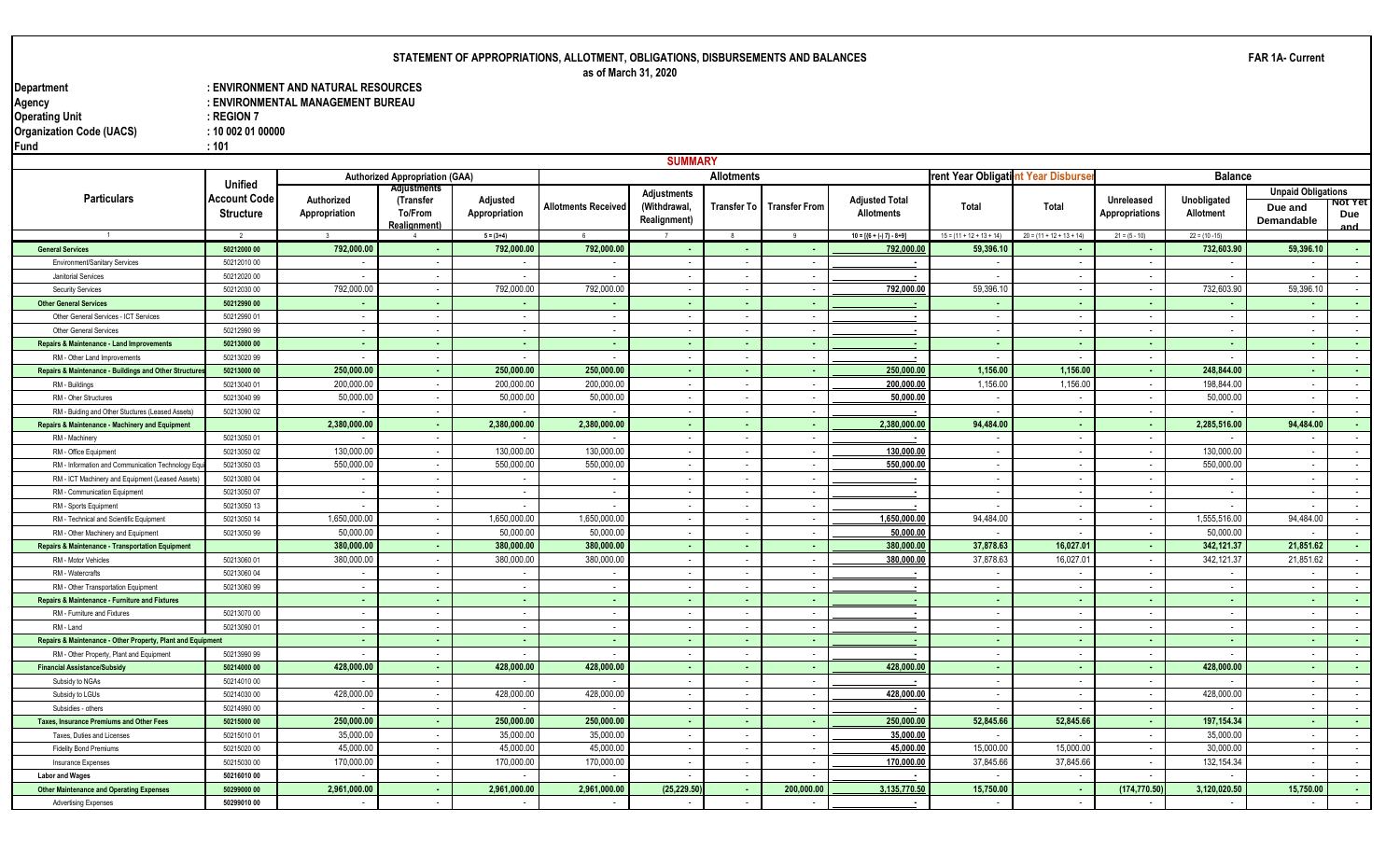# **STATEMENT OF APPROPRIATIONS, ALLOTMENT, OBLIGATIONS, DISBURSEMENTS AND BALANCES as of March 31, 2020**

**Department : ENVIRONMENT AND NATURAL RESOURCES** : ENVIRONMENTAL MANAGEMENT BUREAU<br>: REGION 7 **Operating Unit Contract Contract Contract Contract Contract Contract Contract Contract Contract Contract Contract Contract Contract Contract Contract Contract Contract Contract Contract Contract Contract Contract Contract Organization Code (UACS) : 10 002 01 00000 Fund : 101**

|                                                          |                            |                             |                                              |                                    |                            | <b>SUMMARY</b>               |                                    |                                      |                                            |                                   |                            |                                                      |                          |                                                      |                               |
|----------------------------------------------------------|----------------------------|-----------------------------|----------------------------------------------|------------------------------------|----------------------------|------------------------------|------------------------------------|--------------------------------------|--------------------------------------------|-----------------------------------|----------------------------|------------------------------------------------------|--------------------------|------------------------------------------------------|-------------------------------|
|                                                          |                            |                             | <b>Authorized Appropriation (GAA)</b>        |                                    |                            |                              | <b>Allotments</b>                  |                                      |                                            | rent Year Obligatint Year Disburs |                            |                                                      | <b>Balance</b>           |                                                      |                               |
| <b>Particulars</b>                                       | Unified                    |                             | <b>Adjustments</b>                           |                                    |                            | Adjustments                  |                                    |                                      |                                            |                                   |                            |                                                      |                          | <b>Unpaid Obligations</b>                            |                               |
|                                                          | Account Code<br>Structure  | Authorized<br>Appropriation | (Transfer<br>To/From<br><b>Realignment</b> ) | Adjusted<br>Appropriation          | <b>Allotments Received</b> | (Withdrawal,<br>Realignment) | Transfer To                        | <b>Transfer From</b>                 | <b>Adjusted Total</b><br><b>Allotments</b> | Total                             | Total                      | Unreleased<br><b>Appropriations</b>                  | Unobligated<br>Allotment | Due and<br>Demandable                                | <u> NOT TET</u><br>Due<br>and |
|                                                          | $\overline{2}$             | $\mathbf{3}$                |                                              | $5 = (3+4)$                        | - 6                        |                              | 8                                  |                                      | $10 = [{6 + (-7) - 8 + 9}]$                | $15 = (11 + 12 + 13 + 14)$        | $20 = (11 + 12 + 13 + 14)$ | $21 = (5 - 10)$                                      | $22 = (10 - 15)$         |                                                      |                               |
| Printing and Publications Expenses                       | 50299020 00                | 261,000.00                  | $\blacksquare$                               | 261,000.00                         | 261,000.00                 | (25, 229.50)                 | $\overline{\phantom{a}}$           | 150,000.00                           | 385,770.50                                 |                                   |                            | (124, 770.50                                         | 385,770.50               |                                                      | $\sim$                        |
| Representation Expenses                                  | 50299030 00                | 2,670,000.00                | $\sim$                                       | 2,670,000.00                       | 2,670,000.00               | $\overline{\phantom{a}}$     | $\sim$                             | 50,000.00                            | 2,720,000.00                               | 15,750.00                         |                            | (50,000.00)                                          | 2,704,250.00             | 15,750.00                                            | $\sim 10^{-11}$               |
| Transportation and Delivery Expenses                     | 50299040 00                | 30,000.00                   | $\sim$                                       | 30,000.00                          | 30,000.00                  | $\sim$                       | $\sim$                             | $\sim$                               | 30,000.00                                  | $\sim$                            | $\overline{\phantom{a}}$   | $\sim$                                               | 30,000.00                | $\sim$                                               | $\sim$ $-$                    |
| <b>Subscription Expenses</b>                             | 50299000 00                | 20,000.00                   | . н.                                         | 20,000.00                          | 20,000.00                  | . .                          | $\sim$                             | ۰.                                   | 20,000.00                                  | $\sim$                            |                            | ۰.                                                   | 20,000.00                | $\sim$                                               | $\sim$                        |
| ICT Software Subscription                                | 50299070 01                | $\sim$                      | $\sim$                                       | $\sim$                             | $\sim$                     | $\sim$                       | $\sim$                             | $\sim$                               | $\sim$                                     | $\sim$                            |                            | $\overline{\phantom{a}}$                             | $\overline{\phantom{a}}$ | $\overline{\phantom{a}}$                             | $\sim 10^{-1}$                |
| <b>Cloud Computing Services</b>                          | 50299070 03                | $\sim$                      | $\sim$                                       | $\overline{\phantom{a}}$           | $\sim$                     | $\overline{\phantom{a}}$     | $\sim$                             | $\overline{\phantom{a}}$             |                                            | $\sim$                            |                            | $\overline{\phantom{a}}$                             | $\overline{\phantom{a}}$ | $\overline{\phantom{a}}$                             | $\sim$                        |
| Library and Other Reading Materials Subscription Ex      | 50299070 04                | 20,000.00                   | $\sim$                                       | 20,000.00                          | 20,000.00                  | $\sim$                       | $\sim$                             | $\sim$                               | 20,000.0                                   | $\sim$                            |                            | $\overline{\phantom{a}}$                             | 20,000.00                | $\sim$                                               | $\sim$ $-$                    |
| Other Subscription Expenses                              | 50299070 99                |                             | $\overline{\phantom{a}}$                     |                                    |                            |                              | $\sim$                             | $\overline{\phantom{a}}$             | $\overline{\phantom{a}}$                   | $\sim$                            |                            | $\overline{\phantom{a}}$                             |                          | $\overline{\phantom{a}}$                             | $\sim$                        |
| <b>Other Financial Charges</b>                           | 50299990 00                |                             | $\sim$                                       |                                    |                            |                              | $\overline{\phantom{a}}$           | $\overline{\phantom{a}}$             |                                            |                                   |                            |                                                      |                          |                                                      | $\sim$                        |
| <b>Other Maintenance and Operating Expenses</b>          | 50299990 99                | 285,000.00                  | $\sim$                                       | 285.000.00                         | 285,000.0                  | $\overline{\phantom{a}}$     | $\overline{\phantom{a}}$           | $\sim$                               | 285,000.0                                  | 9,941.37                          | 9,941.37                   | $\overline{\phantom{a}}$                             | 275,058.63               | $\sim$                                               | $\sim$                        |
| <b>Capital Outlays</b>                                   |                            | 4,122,000.00                |                                              | 4,122,000.00                       | 4,122,000.00               |                              | $\blacksquare$                     | $\overline{\phantom{a}}$             | 4,122,000.0                                | $\blacksquare$                    |                            |                                                      | 4,122,000.00             |                                                      | $\overline{\phantom{a}}$      |
| Property, Plant and Equipment Outlay                     |                            |                             |                                              |                                    |                            |                              |                                    |                                      |                                            |                                   |                            |                                                      |                          |                                                      |                               |
| <b>Buildings and Other Structures</b>                    | 50604040 00                | $\sim$                      | <b>.</b>                                     | <b>.</b>                           |                            |                              | $\sim$                             | ۰.                                   |                                            | . .                               |                            | $\blacksquare$                                       |                          | ۰.                                                   | <b>Section</b>                |
| Buildings                                                | 50604040 01                | $\sim$                      | $\sim$                                       | $\sim$                             | $\overline{\phantom{a}}$   | $\sim$                       | $\sim$                             | $\sim$                               | . .                                        | $\sim$                            |                            | $\sim$                                               | $\overline{\phantom{a}}$ | $\sim$                                               | $\sim$ $-$                    |
| Other Structures                                         | 50604040 99                | $\overline{\phantom{a}}$    | $\sim$                                       | $\overline{\phantom{a}}$           |                            | $\overline{\phantom{a}}$     | $\sim$                             | $\sim$                               |                                            | $\sim$                            |                            | $\overline{\phantom{a}}$                             |                          | $\overline{\phantom{a}}$                             | $\sim$ $-$                    |
| <b>Machinery and Equipment</b>                           | 5060450 00                 | 3,980,000.00                | $\sim$                                       | 3,980,000.00                       | 3,980,000.00               | $\sim$                       | $\sim$                             | $\sim$                               | 3,980,000.00                               | $\sim$                            | $\sim$                     | $\sim$                                               | 3,980,000.00             | $\sim$                                               | <b>Contract</b>               |
| Machinery                                                | 50604050 01                | $\sim$                      | $\sim$                                       | $\sim$                             | $\sim$                     | $\sim$                       | $\sim$                             | $\sim$                               |                                            | $\sim$                            |                            | $\overline{\phantom{a}}$                             | $\overline{\phantom{a}}$ | $\overline{\phantom{a}}$                             | $\sim$                        |
| Office Equipment                                         | 50604050 02                | $\sim$                      | $\sim$                                       | $\overline{\phantom{a}}$           |                            | $\sim$                       | $\sim$                             | $\sim$                               |                                            | $\sim$                            |                            | $\sim$                                               |                          | $\overline{\phantom{a}}$                             | $\sim$                        |
| Information and Communication Technology Equ             | 50604050 03                | 1,980,000.00                | $\overline{a}$                               | 1.980.000.00                       | 1,980,000.00               | $\overline{a}$               | $\sim$                             | $\overline{\phantom{a}}$             | 1,980,000.00                               | $\sim$                            |                            | $\overline{\phantom{a}}$                             | 1,980,000.00             | $\sim$                                               | $\sim$                        |
| <b>Communication Equipment</b>                           | 50604050 07                | $\sim$                      | $\sim$                                       | $\sim$                             |                            | $\overline{\phantom{a}}$     | $\sim$                             | $\sim$                               |                                            | $\sim$                            |                            | $\overline{\phantom{a}}$                             |                          | $\sim$                                               | $\sim$                        |
| Sports Equipment                                         | 50501050 13                | $\overline{a}$              | $\overline{a}$                               | $\overline{\phantom{a}}$           |                            | $\overline{\phantom{a}}$     | $\sim$                             | $\sim$                               |                                            | $\sim$                            |                            | $\overline{\phantom{a}}$                             |                          | $\overline{\phantom{a}}$                             | $\sim$                        |
| <b>Technical and Scientific Equipment</b>                | 50604050 14                | 2,000,000.00                | $\sim$                                       | 2,000,000.00                       | 2,000,000.0                | $\overline{\phantom{a}}$     | $\sim$                             | $\sim$                               | 2,000,000.0                                | $\sim$                            |                            | $\sim$                                               | 2,000,000.00             | $\sim$                                               | $\sim$                        |
| Other Machinery and Equipment                            | 50604050 99                |                             |                                              | $\overline{\phantom{a}}$           |                            |                              | $\overline{\phantom{a}}$           | $\overline{\phantom{a}}$             |                                            | $\sim$                            |                            | $\overline{\phantom{a}}$                             |                          |                                                      | $\sim$                        |
| <b>Transportation Equipment Outlay</b><br>Motor Vehicles | 50604060 00<br>50604060 01 | $\sim$<br>$\sim$            | $\sim$<br>$\sim$                             | $\sim$<br>$\overline{\phantom{a}}$ | . .<br>$\sim$              |                              | $\sim$<br>$\overline{\phantom{a}}$ | <b>.</b><br>$\overline{\phantom{a}}$ |                                            | $\sim$<br>$\sim$                  |                            |                                                      |                          | ۰.                                                   | $\sim$<br>$\sim$              |
| Other Transportation Equipment                           | 50604060 99                | $\overline{a}$              | $\overline{a}$                               | $\sim$                             | $\overline{\phantom{a}}$   |                              | $\overline{\phantom{a}}$           | $\sim$                               |                                            | $\sim$                            |                            | $\overline{\phantom{a}}$<br>$\overline{\phantom{a}}$ | $\overline{\phantom{a}}$ | $\overline{\phantom{a}}$<br>$\overline{\phantom{a}}$ | $\sim$                        |
| <b>Furnitures Fixtures and Books Outlay</b>              | 50604070 00                | <b>A</b>                    | $\sim$                                       | $\sim$                             | - 1                        | $\sim$                       | $\sim$                             | - 1                                  | <b>COL</b>                                 |                                   |                            | $\sim$                                               | $\sim$                   | $\sim$                                               | $\sim 100$                    |
| Furniture and Fixture                                    | 50604070 01                | $\sim$                      | $\sim$                                       | $\sim$                             | $\sim$                     | $\overline{\phantom{a}}$     | $\sim$                             | $\sim$                               |                                            | $\sim$<br>$\sim$                  |                            | $\overline{\phantom{a}}$                             | $\sim$                   | $\sim$                                               | $\sim$                        |
| Books                                                    | 50604070 02                | $\sim$                      | $\sim$                                       | $\overline{a}$                     | $\overline{\phantom{a}}$   |                              | $\sim$                             | $\sim$                               |                                            | $\sim$                            |                            | $\sim$                                               | $\blacksquare$           | $\sim$                                               | $\sim$ $-$                    |
| <b>Intangible Assets Outlay</b>                          | 50606000 00                | 142,000.00                  | $\sim$                                       | 142.000.00                         | 142,000.00                 |                              |                                    | <b>.</b>                             | 142,000.00                                 | $\sim$                            |                            | $\sim$                                               | 142.000.00               | $\sim$                                               | $\sim$                        |
| Computer Software                                        | 50606020 00                | 142,000.00                  | $\overline{\phantom{a}}$                     | 142,000.00                         | 142,000.00                 |                              | $\sim$                             | $\sim$                               | 142,000.00                                 | $\overline{a}$                    |                            | $\overline{\phantom{a}}$                             | 142,000.00               |                                                      | $\sim$                        |
| <b>B. AUTOMATIC APPROPRIATIONS</b>                       |                            | 4,767,000.00                | $\sim$                                       | 4,767,000.00                       | 4,767,000.00               |                              | ж.                                 | ۰.                                   | 4,767,000.0                                | 1,134,224.43                      | 1,134,224.43               | $\sim$                                               | 3,632,775.57             |                                                      | $\sim$                        |
| <b>Retirement and Life Insurance Premium</b>             | 50103010 00                | 4,767,000.00                |                                              | 4.767.000.00                       | 4,767,000.0                |                              | $\overline{\phantom{a}}$           |                                      | 4,767,000.00                               | 1.134.224.43                      | 1.134.224.43               |                                                      | 3.632.775.57             |                                                      | $\sim$                        |
| <b>SPECIAL PURPOSE FUNDS</b>                             |                            |                             | ۰.                                           | $\sim$                             | $\sim$                     | ۰.                           | ۰.                                 | ٠.                                   |                                            | <b>COL</b>                        |                            | $\sim$                                               | ۰.                       | ٠.                                                   | <b>Section</b>                |
| <b>Personnel Services</b>                                |                            |                             |                                              | $\bullet$                          |                            |                              | $\blacksquare$                     |                                      |                                            | $\bullet$                         |                            |                                                      |                          |                                                      |                               |
| Pension and Gratuity Fund/Retirement Benefits Fund       |                            | <b>A</b>                    | $\sim$                                       | $\sim$ $-$                         | - 1                        | $\sim$                       | $\sim$                             | <b>COL</b>                           | $\sim$                                     | $\sim$                            |                            | $\sim$                                               | $\sim$                   | $\sim$                                               | <b>Contract</b>               |
| Terminal Leave Benefits - Civilian                       |                            | $\overline{a}$              |                                              | $\overline{\phantom{a}}$           | $\sim$                     |                              | $\sim$                             | $\overline{\phantom{a}}$             |                                            | $\sim$                            |                            |                                                      | $\sim$                   | $\overline{\phantom{a}}$                             | $\sim$                        |
| Other Personnel Benefits - Monetization                  |                            |                             |                                              | $\sim$                             | $\sim$                     |                              | $\sim$                             | $\sim$                               | $\blacksquare$                             | $\sim$                            |                            | $\overline{\phantom{a}}$                             | $\overline{\phantom{a}}$ | $\overline{\phantom{a}}$                             | $\sim$                        |
|                                                          |                            |                             |                                              |                                    |                            |                              |                                    |                                      |                                            |                                   |                            |                                                      |                          |                                                      |                               |
| <b>Miscellaneous Personnel Benefits Fund</b>             |                            |                             |                                              | <b>A</b>                           |                            |                              | $\sim$                             | <b>.</b>                             |                                            | . н.                              |                            |                                                      |                          | $\overline{\phantom{a}}$                             | <b>Section</b>                |
| Performance Based Bonus - Civilian                       | 50102990 14                | $\sim$                      | $\overline{\phantom{a}}$                     | $\sim$                             | $\sim$                     | $\sim$                       | $\sim$                             | $\sim$                               | $\sim$                                     | $\sim$                            |                            |                                                      | $\overline{\phantom{a}}$ | $\overline{\phantom{a}}$                             | $\sim$                        |
| Productive Enhancement Incentive - Civilian              | 50102990 12                |                             |                                              | $\overline{\phantom{a}}$           |                            |                              | $\blacksquare$                     | $\overline{\phantom{a}}$             |                                            | $\sim$                            |                            |                                                      |                          | $\overline{\phantom{a}}$                             | $\sim$                        |
|                                                          |                            |                             |                                              |                                    |                            |                              |                                    |                                      |                                            |                                   |                            |                                                      |                          |                                                      |                               |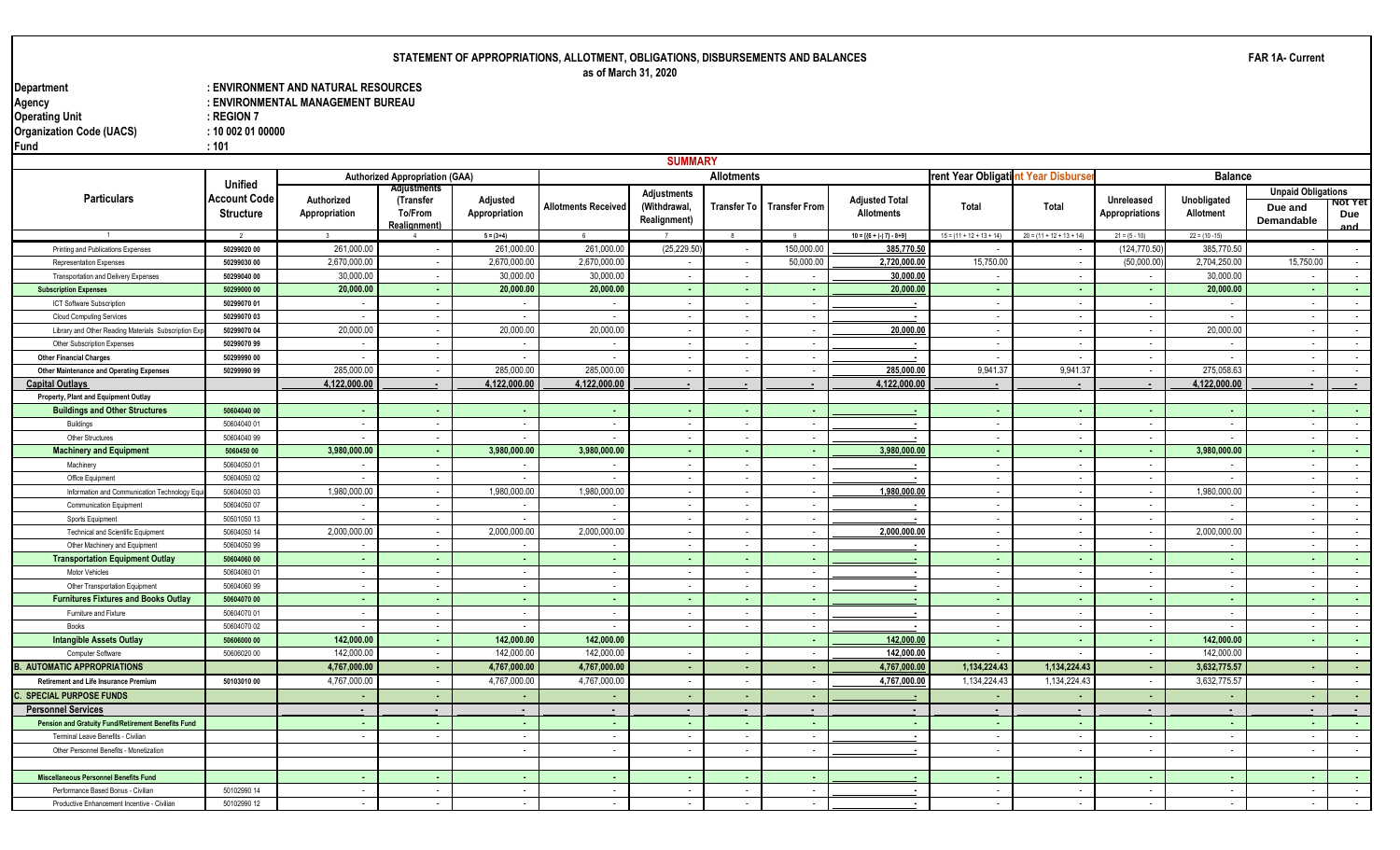|                                                                                          |                                                           |                                                                          |                                                            |                           | STATEMENT OF APPROPRIATIONS, ALLOTMENT, OBLIGATIONS, DISBURSEMENTS AND BALANCES<br>as of March 31, 2020 |                                                     |                   |                           |                                            |                                                                         |                            |                              |                          | <b>FAR 1A- Current</b>                             |                              |
|------------------------------------------------------------------------------------------|-----------------------------------------------------------|--------------------------------------------------------------------------|------------------------------------------------------------|---------------------------|---------------------------------------------------------------------------------------------------------|-----------------------------------------------------|-------------------|---------------------------|--------------------------------------------|-------------------------------------------------------------------------|----------------------------|------------------------------|--------------------------|----------------------------------------------------|------------------------------|
| Department<br>Agency<br><b>Operating Unit</b><br><b>Organization Code (UACS)</b><br>Fund | : REGION 7<br>: 100020100000<br>:101                      | : ENVIRONMENT AND NATURAL RESOURCES<br>: ENVIRONMENTAL MANAGEMENT BUREAU |                                                            |                           |                                                                                                         |                                                     |                   |                           |                                            |                                                                         |                            |                              |                          |                                                    |                              |
|                                                                                          |                                                           |                                                                          |                                                            |                           |                                                                                                         | <b>SUMMARY</b>                                      |                   |                           |                                            |                                                                         |                            |                              |                          |                                                    |                              |
|                                                                                          |                                                           |                                                                          | <b>Authorized Appropriation (GAA)</b>                      |                           |                                                                                                         |                                                     | <b>Allotments</b> |                           |                                            | rent Year Obligatint Year Disburser                                     |                            |                              | <b>Balance</b>           |                                                    |                              |
| <b>Particulars</b>                                                                       | <b>Unified</b><br><b>Account Code</b><br><b>Structure</b> | Authorized<br>Appropriation                                              | <b>Adjustments</b><br>(Transfer<br>To/From<br>Realignment) | Adjusted<br>Appropriation | <b>Allotments Received</b>                                                                              | Adjustments<br>(Withdrawal,<br>Realignment)         |                   | Transfer To Transfer From | <b>Adjusted Total</b><br><b>Allotments</b> | Total                                                                   | Total                      | Unreleased<br>Appropriations | Unobligated<br>Allotment | <b>Unpaid Obligations</b><br>Due and<br>Demandable | <b>NOT TET</b><br>Due<br>and |
|                                                                                          |                                                           |                                                                          |                                                            | $5 = (3+4)$               |                                                                                                         |                                                     |                   |                           | $10 = [{6 + (-7) - 8 + 9}]$                | $15 = (11 + 12 + 13 + 14)$                                              | $20 = (11 + 12 + 13 + 14)$ | $21 = (5 - 10)$              | $22 = (10 - 15)$         |                                                    |                              |
|                                                                                          |                                                           |                                                                          |                                                            |                           |                                                                                                         |                                                     |                   |                           |                                            |                                                                         |                            |                              |                          |                                                    |                              |
| TOTAL CURRENT YEAR BUDGET/APPROPRIATION                                                  |                                                           | 102,235,000.00                                                           |                                                            | 102,235,000.00            | 102,235,000.00                                                                                          |                                                     |                   | 300,000.00                | 102,535,000.00                             | 19,232,493.00                                                           | 17,426,153.07              | (300,000.00)                 | 83,302,507.00            | 1,806,339.93                                       |                              |
| <b>Certified Corect:</b>                                                                 |                                                           |                                                                          |                                                            |                           |                                                                                                         | Certified Corect:                                   |                   |                           |                                            | Approved by:                                                            |                            |                              |                          |                                                    |                              |
| <b>BEVERLY Y. BACOR</b><br><b>Budget Officer II</b><br>Date: April 02, 2020              |                                                           |                                                                          |                                                            |                           |                                                                                                         | <b>SHEILA C. COLUBIO</b><br>Accountant III<br>Date: | April 02, 2020    |                           |                                            | <b>LORMELYN E. CLAUDIO CESO IV</b><br><b>Regional Director</b><br>Date: | April 02, 2020             |                              |                          |                                                    |                              |